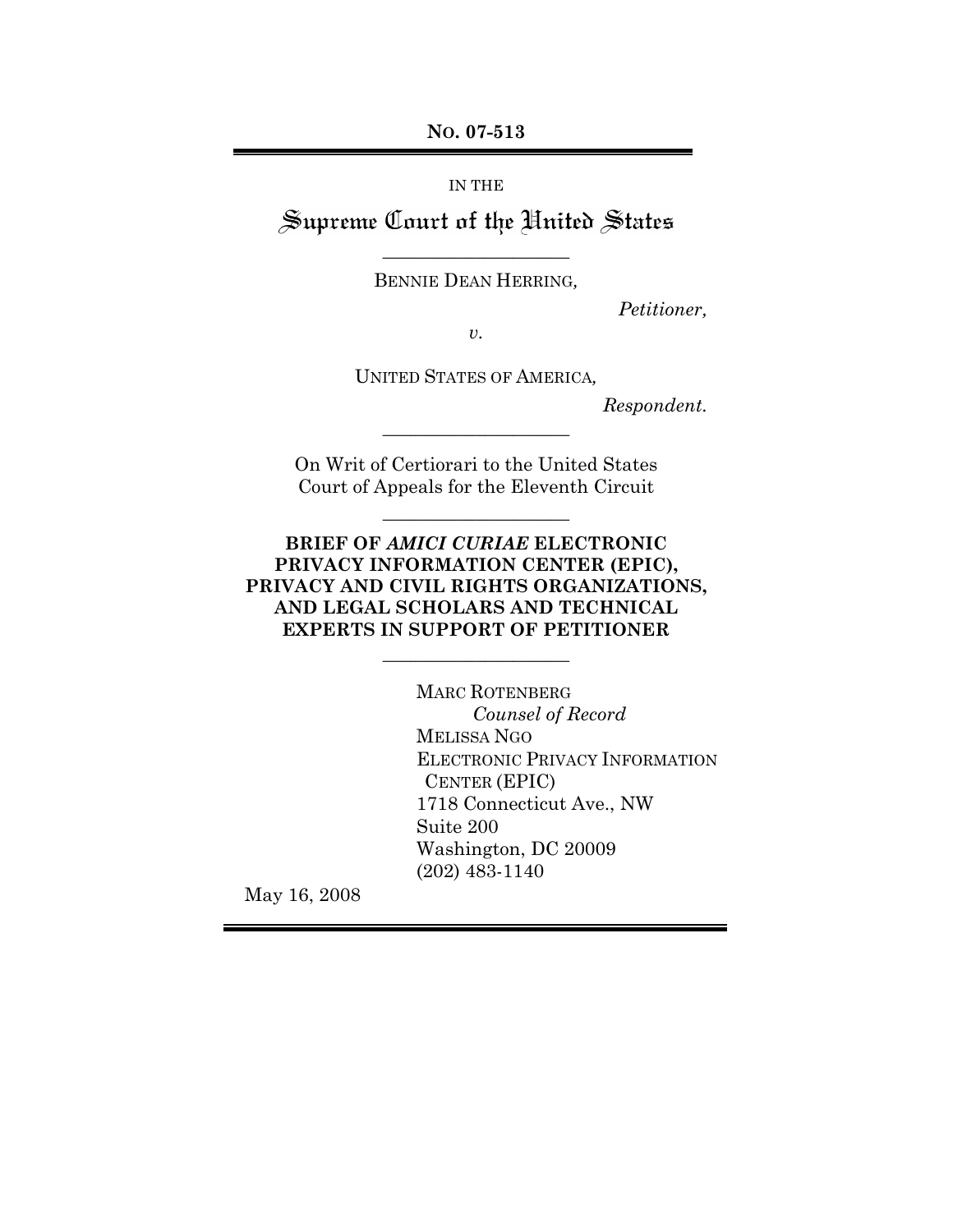# **TABLE OF CONTENTS**

| <b>INTEREST OF THE AMICI CURIAE  1</b>                                                   |  |
|------------------------------------------------------------------------------------------|--|
| <b>SUMMARY OF THE ARGUMENT  6</b>                                                        |  |
|                                                                                          |  |
| I. IN RECENT YEARS, THERE HAS BEEN A<br><b>DRAMATIC EXPANSION OF LAW ENFORCEMENT</b>     |  |
| A. The Rise of the Information Sharing                                                   |  |
| <b>B.</b> State Fusion Centers Pose Unique<br>Challenges to Criminal Justice             |  |
| II. NUMEROUS REPORTS DETAIL NUMEROUS<br>ERRORS IN GOVERNMENT AND COMMERCIAL              |  |
| A. Problems with the National Crime<br>Information Center ("NCIC") 13                    |  |
| <b>B.</b> Problems with Databases Associated with<br>the Federal Government's Employment |  |
| C. Commercial Databases on Which Law<br>Enforcement Rely Are Also Inaccurate and         |  |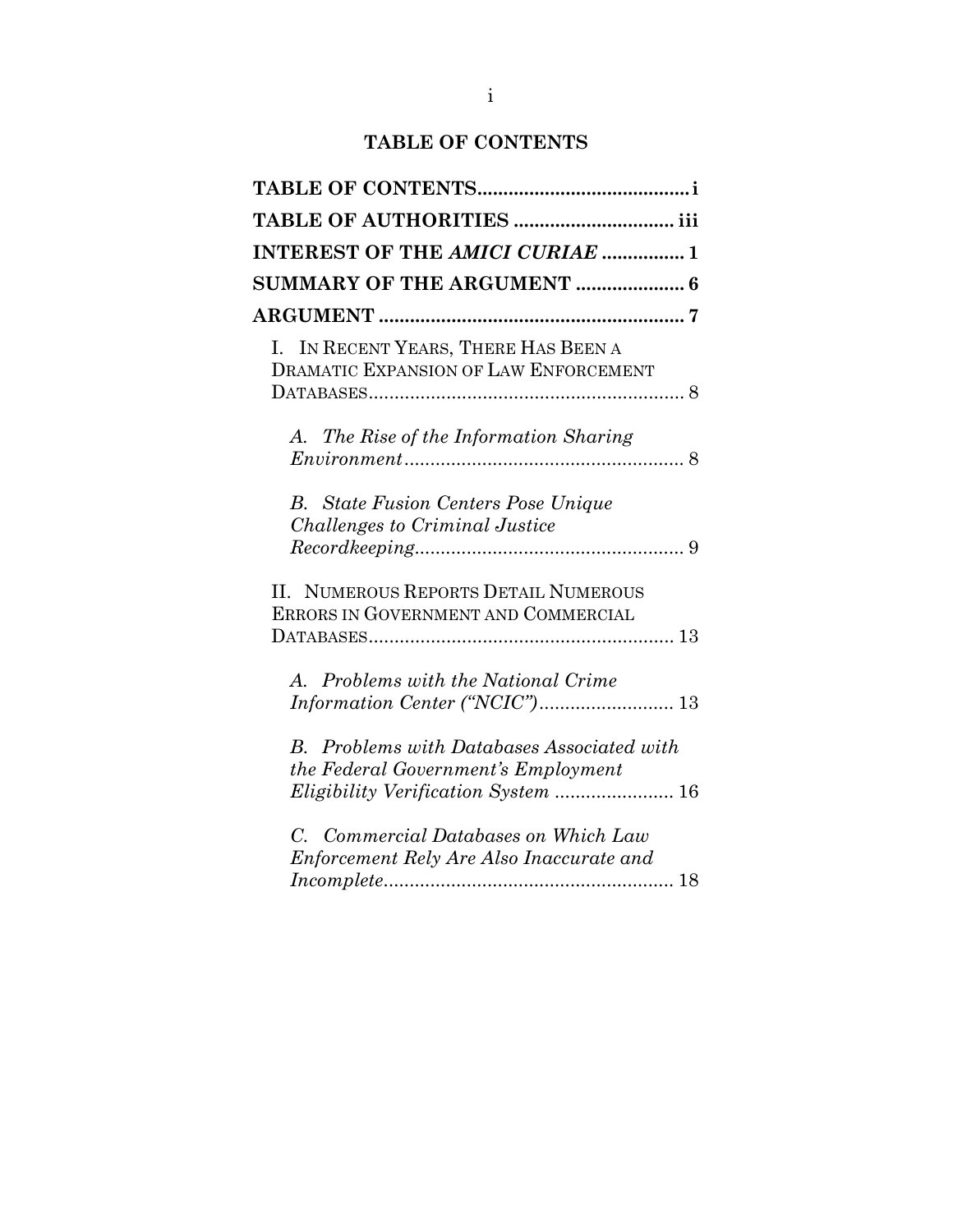| D. Problems with Terrorist Watch Lists 20                                               |
|-----------------------------------------------------------------------------------------|
| 1. Office of Foreign Assets Control's<br>Specially Designated Nationals and Blocked     |
| $2_{-}$                                                                                 |
| III. FEDERAL GOVERNMENT IS INCREASINGLY<br><b>EXEMPTING DATABASES FROM ACCURACY AND</b> |
| A. Federal Privacy Act Accuracy                                                         |
| <b>B.</b> The National Crime Information Center Is                                      |
| C. The Automated Targeting System Is<br>Exempt From Key Requirements 34                 |
|                                                                                         |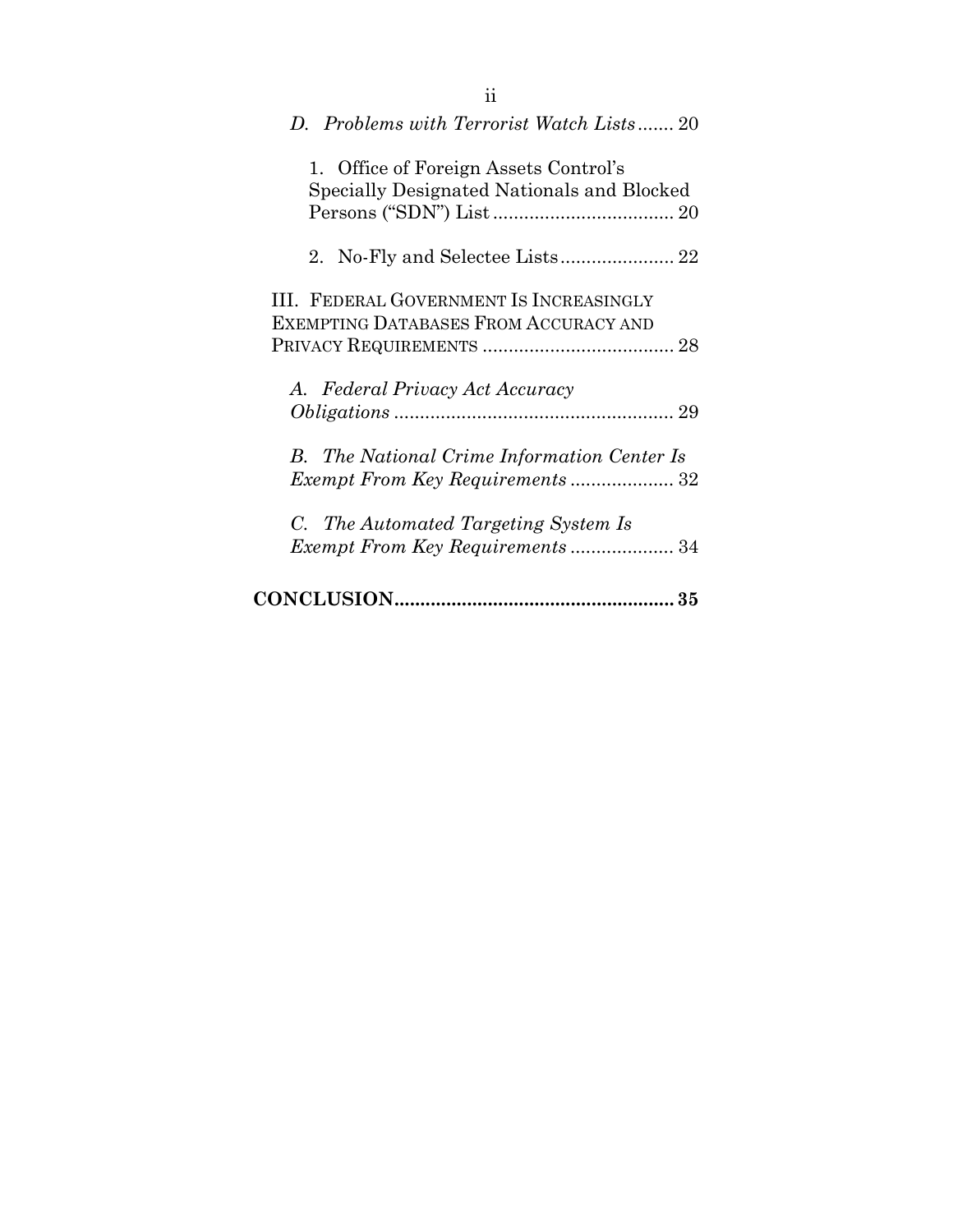# **TABLE OF AUTHORITIES**

## **CASES**

## **STATUTES**

| H.B. 1007, 2008 Gen. Assem., Spec. Sess. (Va.                                                    |
|--------------------------------------------------------------------------------------------------|
| Intelligence Reform and Terrorism Prevention Act<br>of 2004, Pub. L. No. 108-458, 118 Stat. 3638 |
| Privacy Act of 1974. 5 U.S.C. § 552a  28, 31, 32, 33                                             |

## **OTHER AUTHORITIES**

| ARTHUR MILLER, THE ASSAULT ON PRIVACY:<br>COMPUTERS, DATA BANKS, AND DOSSIERS                      |
|----------------------------------------------------------------------------------------------------|
|                                                                                                    |
| Audrey Hudson, Air marshals' names tagged on                                                       |
| Beverley Lumpkin, Aviation Security Chief Says<br>No-Fly List is Being Reduced by Half, Associated |
| Bob Sullivan, ChoicePoint files found riddled with                                                 |
| Bob Sullivan, Red Tape Chronicles: Bob the Writer,<br>Bob the Molester, MSNBC, May 3, 2006 20      |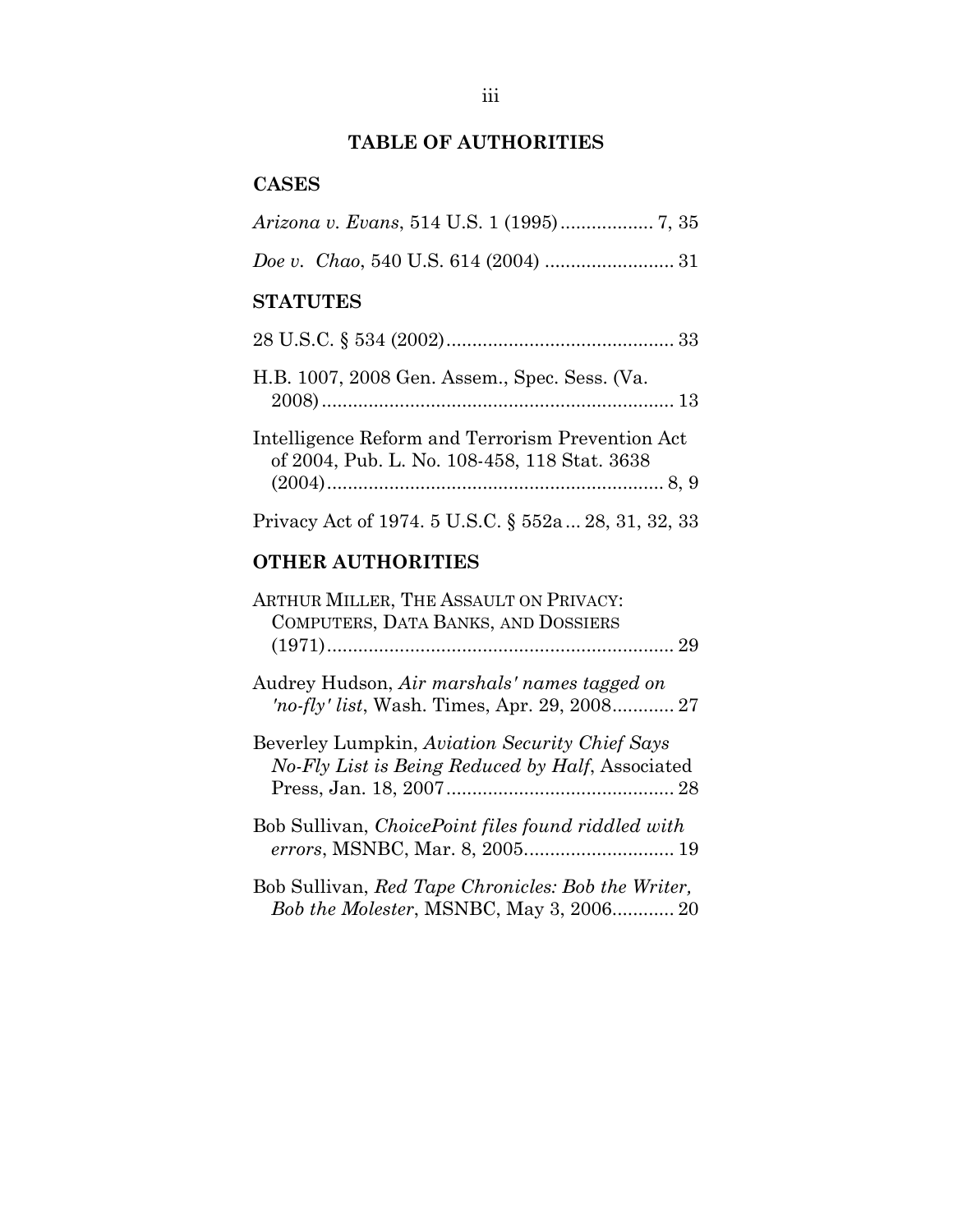| Bureau of Justice Statistics, <i>Improving Access to</i><br>and Integrity of Criminal History Records, NCJ                                                                                                                                          |
|-----------------------------------------------------------------------------------------------------------------------------------------------------------------------------------------------------------------------------------------------------|
| Bureau of Justice Statistics, <i>Improving Criminal</i><br>History Records for Background Checks (May                                                                                                                                               |
| Bureau of Justice Statistics, Report of the National<br>Task Force on Privacy, Technology and Criminal<br>Justice Information, NCL 187669 (Aug. 2001). 14                                                                                           |
| Bureau of Justice Statistics, Use and Management<br>of Criminal History Record Information: A<br>Comprehensive Report, 2001 Update, NCJ                                                                                                             |
| Charles E. Allen, Chief Intelligence Officer, Dep't of<br>Homeland Sec., <i>Hearing on the Assessment of</i><br>Information Sharing Centers Before the<br>Subcomm. on Intelligence, Info. Sharing, &<br>Terrorism, H. Comm. on Homeland Sec., 109th |
| Comm'n of Inquiry into the Actions of Canadian<br>Officials in Relation to Maher Arar, Report of the<br>Events Relating to Maher Arar: Analysis and                                                                                                 |
| Comm'n of Inquiry into the Actions of Canadian<br>Officials in Relation to Maher Arar, Report of the<br>Events Relating to Maher Arar: Factual                                                                                                      |
| Comm'n of Inquiry into the Actions of Canadian<br>Officials in Relation to Maher Arar, Report of the<br>Events Relating to Maher Arar: Factual                                                                                                      |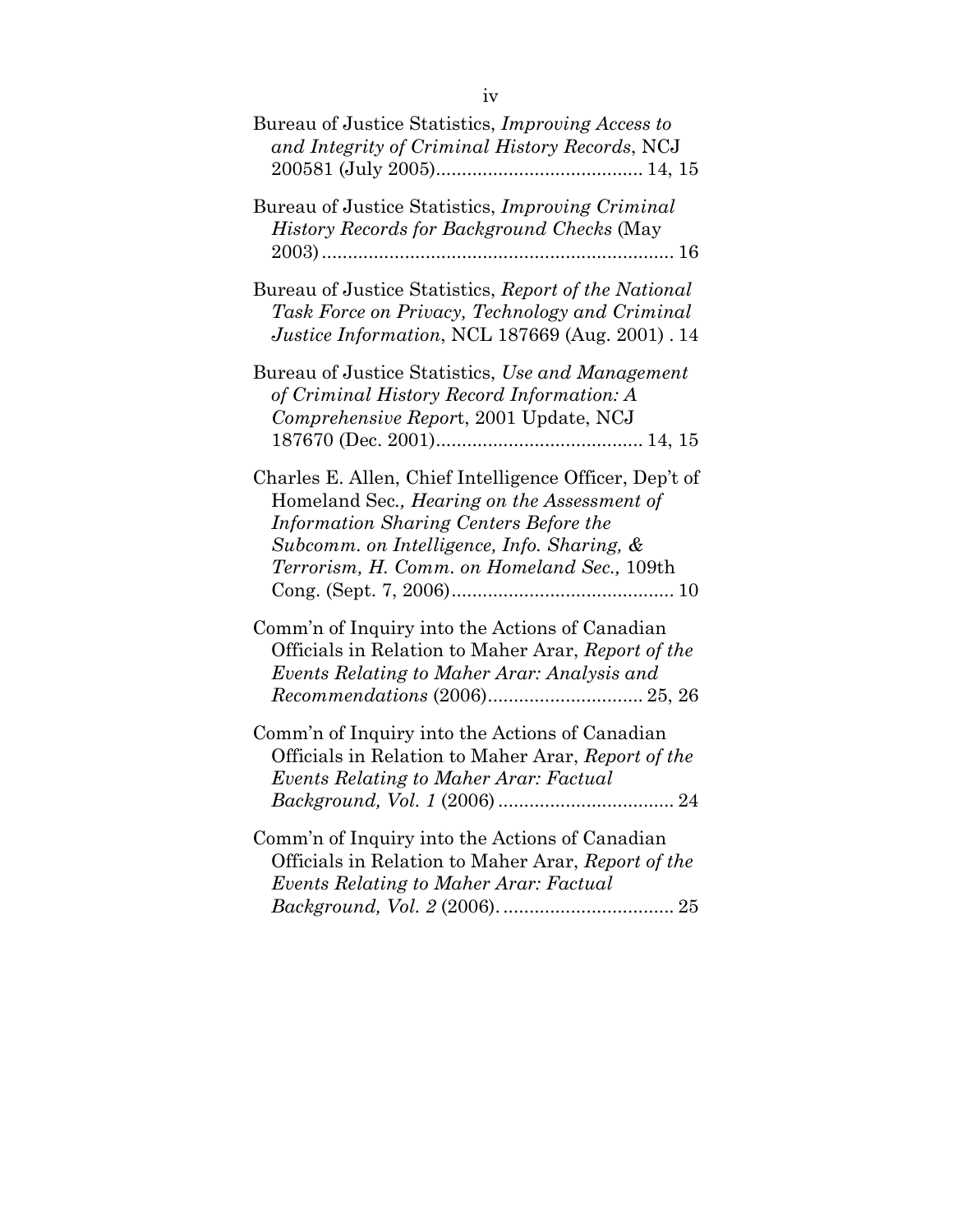| Dep't of Health, Educ. & Welfare, Secretary's<br>Advisory Comm. on Automated Personal Data<br>Systems, Records, Computers, and the Rights of                                                                                                                                                              |
|-----------------------------------------------------------------------------------------------------------------------------------------------------------------------------------------------------------------------------------------------------------------------------------------------------------|
| Dep't of Homeland Sec., Notice of Privacy Act<br>System of Records: U.S. Customs and Border<br>Protection, Automated Targeting System, 72 Fed.                                                                                                                                                            |
| Dep't of Justice, Bureau of Justice Statistics,<br>National Criminal History Improvement                                                                                                                                                                                                                  |
| Dep't of Justice, Follow-Up Audit of the Terrorist<br>Screening Center, Audit Report 07-41 (Redacted<br>for Public Release) (Sept. 2007)  22, 23, 34                                                                                                                                                      |
| Ellen Nakashima, A Good Name Dragged Down,                                                                                                                                                                                                                                                                |
| EPIC, "Joint Letter and Online Petition: Require<br>Accuracy for Nation's Largest Criminal Justice                                                                                                                                                                                                        |
| Exec. Order. No. 13,388, 3 C.F.R. 13,388 (2006).  9                                                                                                                                                                                                                                                       |
| Follow-Up Report on INS Efforts to Improve the<br>Control of Nonimmigrant Overstays, Rept. No.                                                                                                                                                                                                            |
| Global Justice Info. Sharing Initiative, Dep't of<br>Justice, Fusion Center Guidelines: Developing<br>and Sharing Information and Intelligence in a<br>New Era -- Guidelines for Establishing and<br>Operating Fusion Centers at the Local, State, and<br>Federal Levels -- Law Enforcement Intelligence, |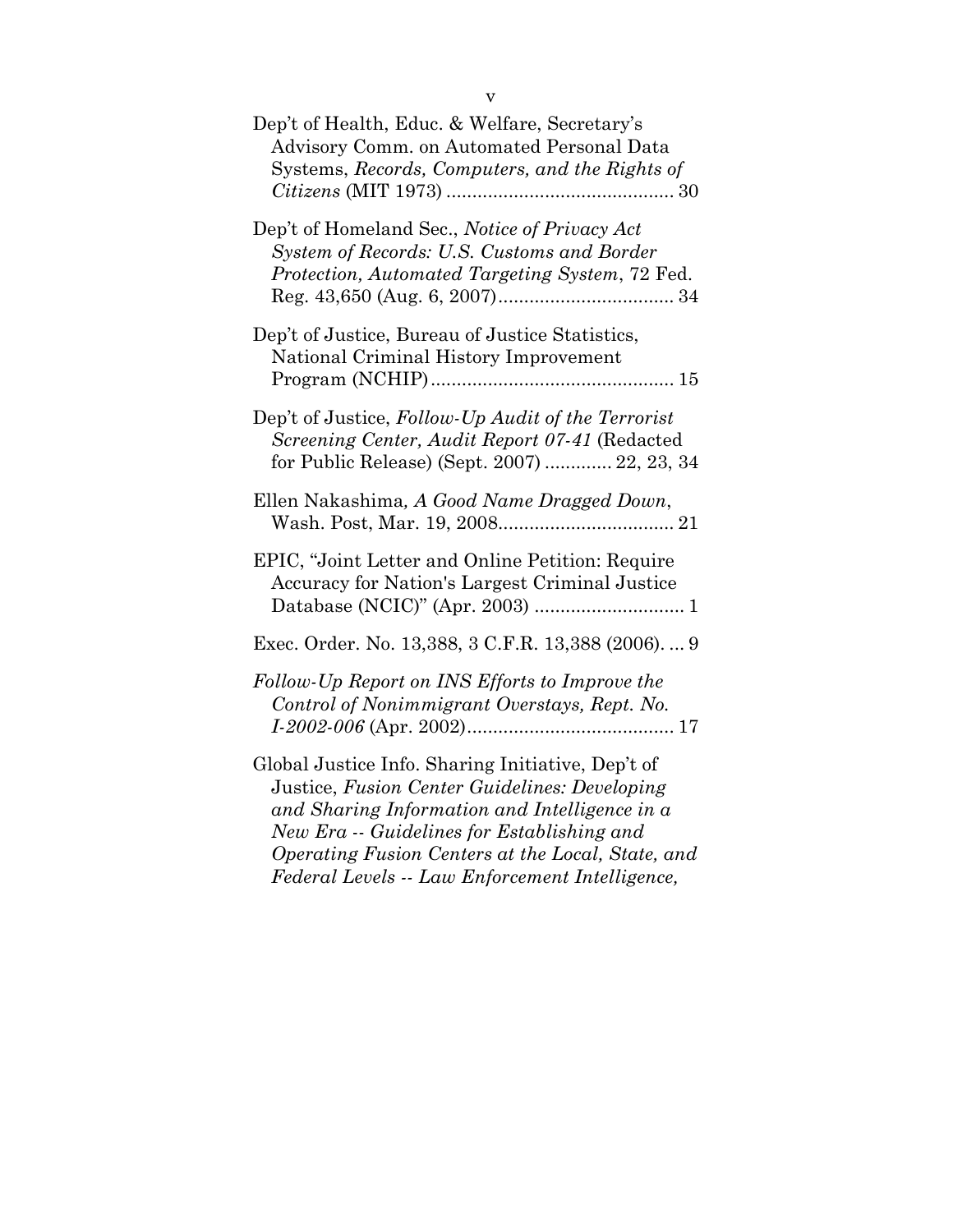| <b>Public Safety and the Private Sector</b>                                                                                                                                                                                                                                                                 |
|-------------------------------------------------------------------------------------------------------------------------------------------------------------------------------------------------------------------------------------------------------------------------------------------------------------|
| Gov't Accountability Office, Aviation Security:<br>Transportation Security Administration Did Not<br><b>Fully Disclose Uses of Personal Information</b><br>during Secure Flight Program Testing in Initial<br>Privacy Notices, but Has Recently Taken Steps to<br>More Fully Inform the Public, GAO-05-864R |
| Gov't Accountability Office, <i>Immigration</i><br><b>Enforcement: Weaknesses Hinder Employment</b><br>Verification and Worksite Enforcement Efforts,                                                                                                                                                       |
| Gov't Accountability Office, Terrorist Watch List<br>Screening: Efforts to Help Reduce Adverse Effects<br>on the Public, GAO-06-1031 (Sept. 2006) 27                                                                                                                                                        |
| Immigration and Naturalization Service's Ability to<br>Provide Timely and Accurate Alien Information<br>to the Social Security Administration, Rept. No.                                                                                                                                                    |
| Jane Black, Data Collectors Need Surveillance, Too,<br>Business Week, Jan. 24, 2002 19                                                                                                                                                                                                                      |
| Kim Zetter, Bad Data Fouls Background Checks,<br>Wired News, Mar. 11, 2005 19                                                                                                                                                                                                                               |
| Lawyers' Comm. for Civil Rights of the San<br>Francisco Bay, Complaints Released by Treasury                                                                                                                                                                                                                |
| Leslie Miller, House Transportation Panel<br>Chairman Latest to be Stuck on No-Fly List,<br>Associated Press, Sept. 29, 2004 28                                                                                                                                                                             |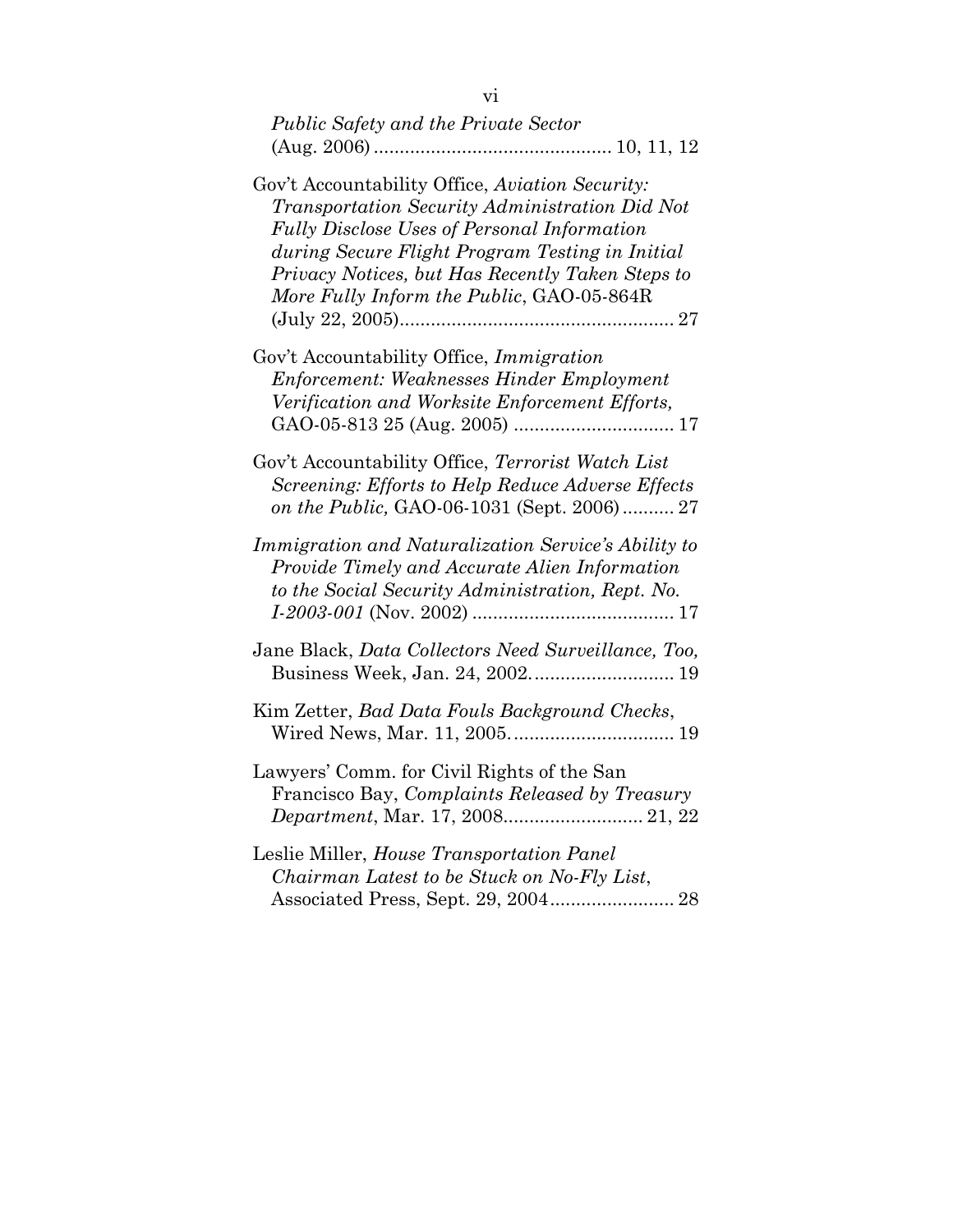| Letter from Alberto Gonzales, U.S. Atty. Gen., and<br>Michael Chertoff, Sec'y, Dep't of Homeland Sec.,<br>to Stockwell Day, Canadian Minister of Public                                                                                             |
|-----------------------------------------------------------------------------------------------------------------------------------------------------------------------------------------------------------------------------------------------------|
| Letter from Virginia R. Canter, Associate Dir.,<br>Resource Mgmt., Office of Foreign Assets<br>Control, to Thomas R. Burke, Davis Wright                                                                                                            |
| Michael Chertoff, Sec'y, Dep't of Homeland Sec.,<br>Remarks at the International Association of<br>Chiefs of Police Annual Conference (Oct. 16,                                                                                                     |
| Office of Foreign Assets Control, Frequently Asked                                                                                                                                                                                                  |
| Office of Inspector Gen., Dep't of Justice,<br><b>Immigration and Naturalization Service</b><br>Monitoring of Nonimmigrant Overstays, Rept.                                                                                                         |
| Office of Inspector Gen., Soc. Sec. Admin,<br>Congressional Response Report: Accuracy of the<br>Social Security Administration's NUMIDENT<br>File, A-08-06-26100 (Dec. 18, 2006)  17                                                                |
| Press Release, Federal Bureau of Investigation                                                                                                                                                                                                      |
| Privacy Office, Dep't of Homeland Sec., Report<br>Assessing the Impact of the Automatic Selectee<br>and No Fly Lists on Privacy and Civil Liberties<br>as Required Under Section 4012(b) of the<br>Intelligence Reform and Terrorism Prevention Act |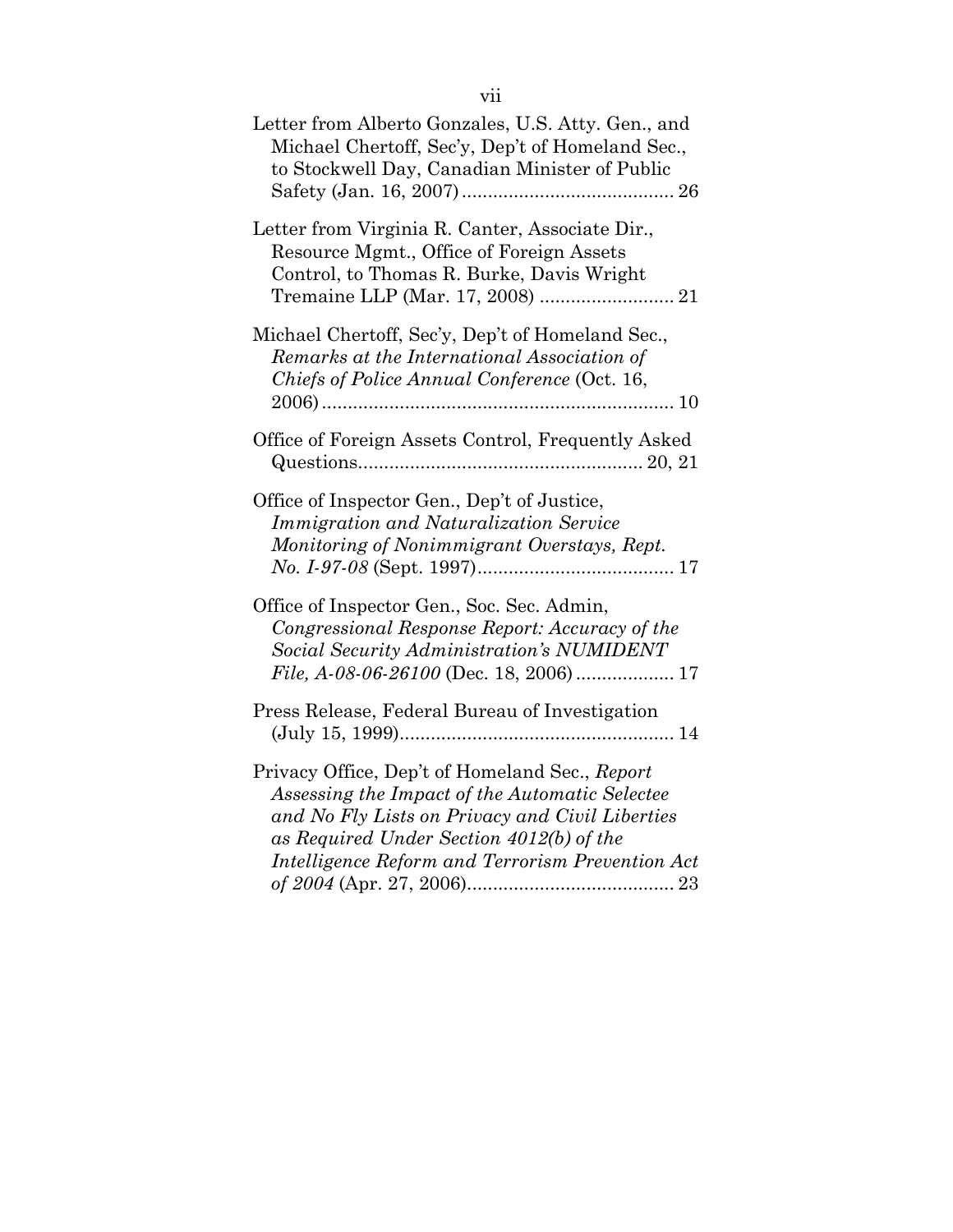| Privacy Protection Study Comm'n, Personal<br><i>Privacy in an Information Society (July 1977)32</i>                                            |
|------------------------------------------------------------------------------------------------------------------------------------------------|
| Ryan Singel, Nun Terrorized by Terror Watch,                                                                                                   |
|                                                                                                                                                |
| SAMUEL ALITO, THE BOUNDARIES OF PRIVACY IN<br>AMERICA (1972) ("Report of the Chairman")  36                                                    |
| Sara Kehaulani Goo, Committee Chairman Runs<br>Into Watch-List Problem, Wash. Post, Sept. 30,                                                  |
| Shaun Waterman, Senator Gets a Taste of No-Fly<br>List Problems, United Press Int'l, Aug. 20,                                                  |
| The Computer and the Invasion of Privacy:<br>Hearings Before a Subcom. of the H. Comm on                                                       |
| Thomas E. Bush III, Assistant Dir., Criminal<br>Justice Info. Serv. Div., Statement Before the S.<br>Comm. on Homeland Sec. & Gov'tal Affairs, |
| Todd Masse, Siobhan O'Neil & John Rollins, Cong.<br>Research Serv., Fusion Centers: Issues and<br>Options for Congress, RL34070 (July 6,       |
| Transp. Sec. Admin., Dep't of Homeland Sec.,<br>Complaint Log: Nov. 2003 to May 2004 23                                                        |

## viii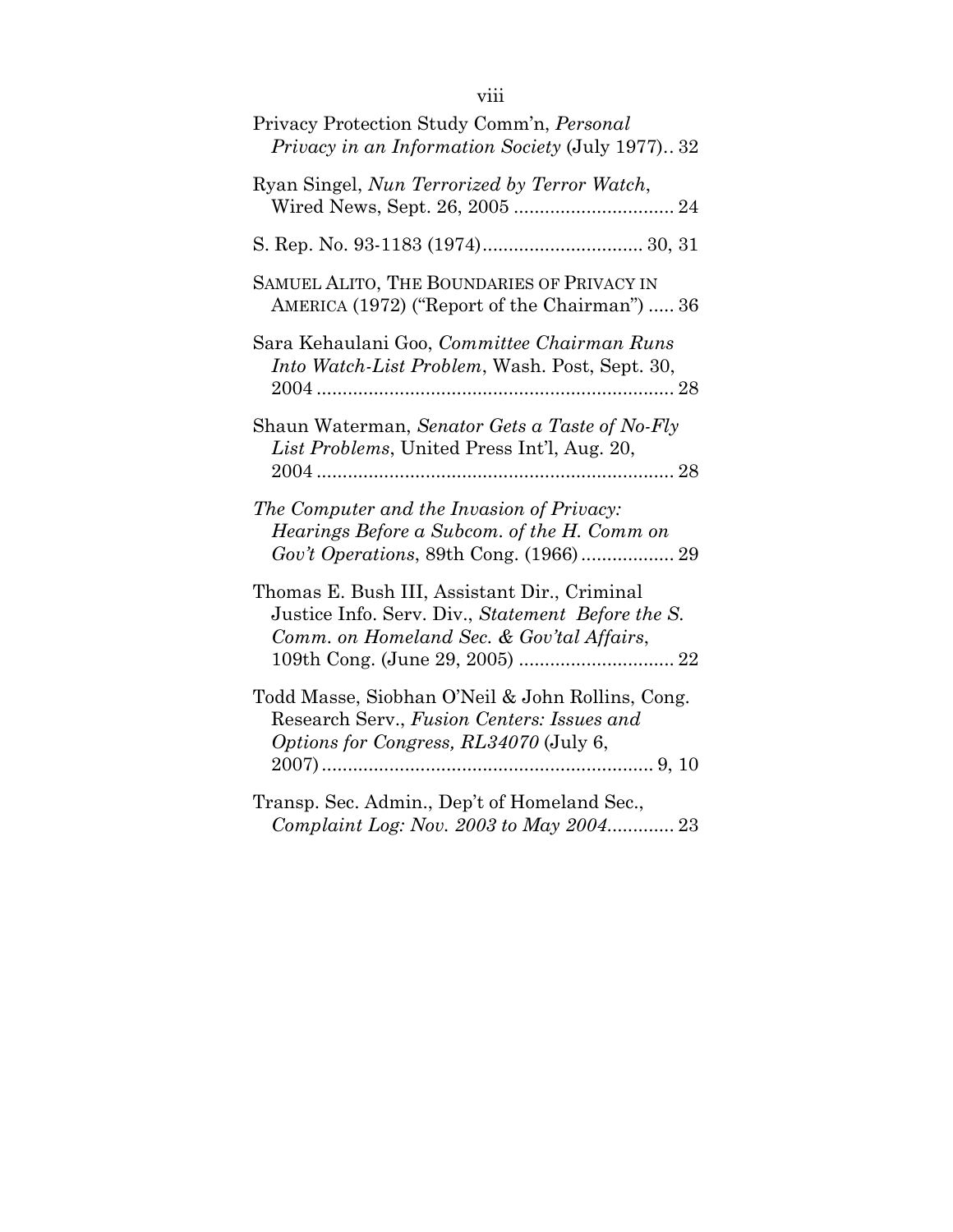#### **INTEREST OF THE** *AMICI CURIAE***<sup>1</sup>**

The Electronic Privacy Information Center ("EPIC") is a public interest research center in Washington, D.C., which was established in 1994 to focus public attention on emerging civil liberties issues and to protect privacy, the First Amendment, and other constitutional values. EPIC has participated as *amici* in several cases before this Court, and other courts, concerning privacy issues and new technologies. EPIC has a particular interest in the accuracy of government databases as it has routinely urged federal agencies to comply with the Privacy Act accuracy requirements. *See, e.g.,* Online Petition to Mitchell E. Daniels, Jr., Director, Office of Management and Budget (Apr. 7, 2003).2

<u>.</u>

<sup>&</sup>lt;sup>1</sup> Letters of consent to the filing of this brief have been lodged with the Clerk of the Court pursuant to Rule 37.3. Counsel of record for all parties received notice at least 10 days prior to the due date of the amicus curiae's intention to file this brief. In accordance with Rule 37.6 it is stated that no counsel for a party authored this brief in whole or in part, and no counsel or party made a monetary contribution intended to fund the preparation or submission of this brief. No person other than *amicus curiae*, its members, or its counsel made a monetary contribution to its preparation or submission. EPIC IPIOP clerk Sobia Virk assisted in the preparation of this brief.

<sup>2</sup> EPIC, "Joint Letter and Online Petition: Require Accuracy for Nation's Largest Criminal Justice Database (NCIC)" (Apr. 2003) ("We strongly oppose the Justice Department's recent decision to lift the Privacy Act requirement that the FBI ensure the accuracy and completeness of the over 39 million criminal records it maintains in its National Crime Information Center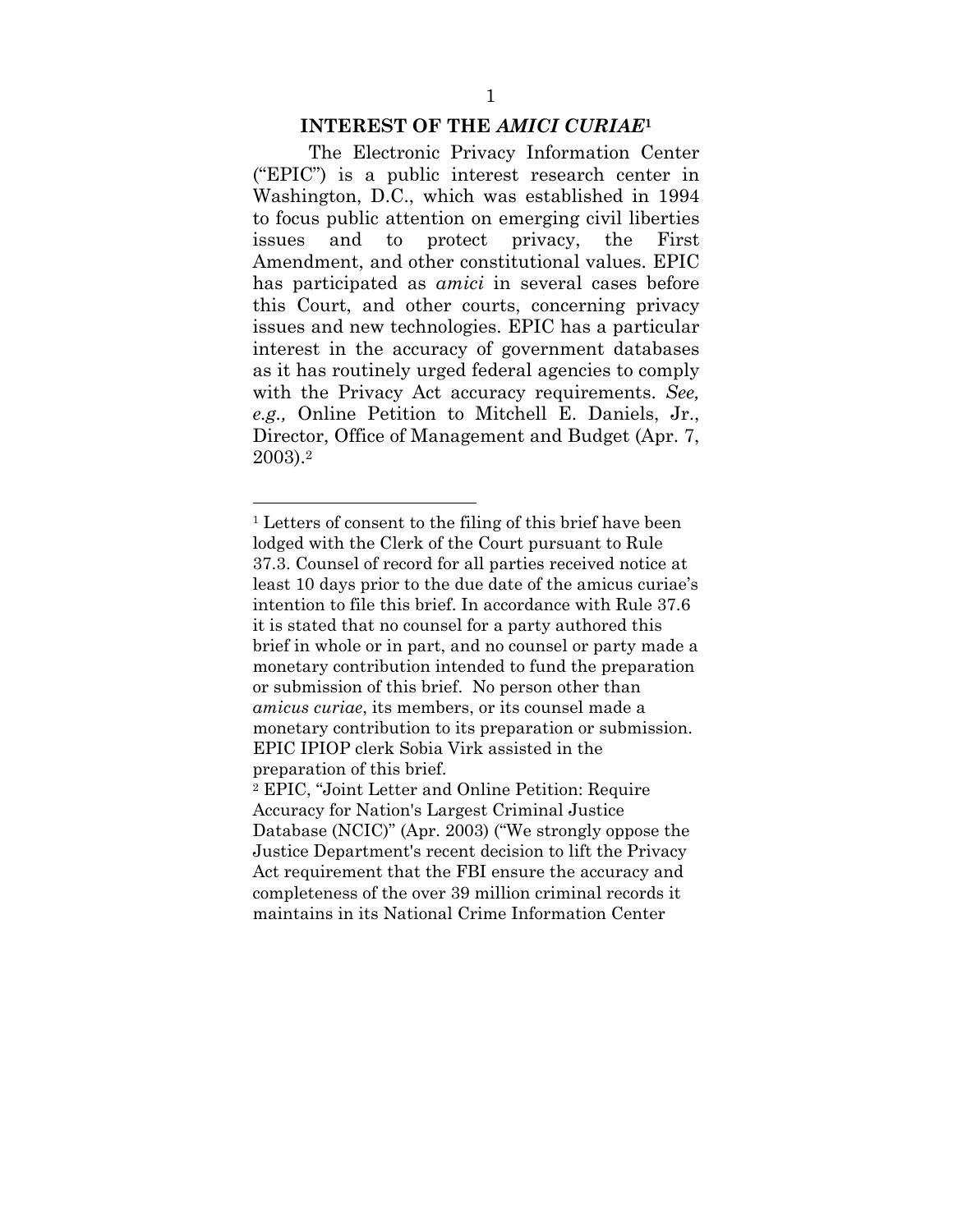*Amici Technical Experts and Legal Scholars*

Steven Aftergood, Project Director, Federation of American Scientists

Anita L. Allen, J.D., Ph.D., Henry R. Silverman Professor of Law and Professor of Philosophy, University of Pennsylvania Law School

Annie I. Antón, Professor of Computer Science, North Carolina State University

David Banisar, Deputy Director, Privacy International; Non-Resident Fellow, The Center for Internet and Society, Stanford Law School

Ann Bartow, Associate Professor of Law, University of South Carolina School of Law

Francesca Bignami, Professor of Law, Duke University School of Law

James Boyle, William Neal Reynolds Professor of Law, Duke University School of Law

Simon Davies, Visiting Senior Fellow, Department of Management, London School of Economics

David J. Farber, Distinguished Career Professor of Computer Science and Public Policy, Carnegie Mellon University

Phil Friedman, Friedman Law Offices, PLLC Austin Hill, Brudder Technology Ventures Deborah Hurley, Chair, EPIC Advisory Board Jerry Kang, Professor of Law, UCLA School of

Law

1

Chris Larsen, CEO, Prosper Marketplace, Inc.

Gary T. Marx, Professor Emeritus of Sociology, M.I.T.

Mary Minow, LibraryLaw.com

(NCIC) database."), *available at* http://epic.org/privacy/ncic/.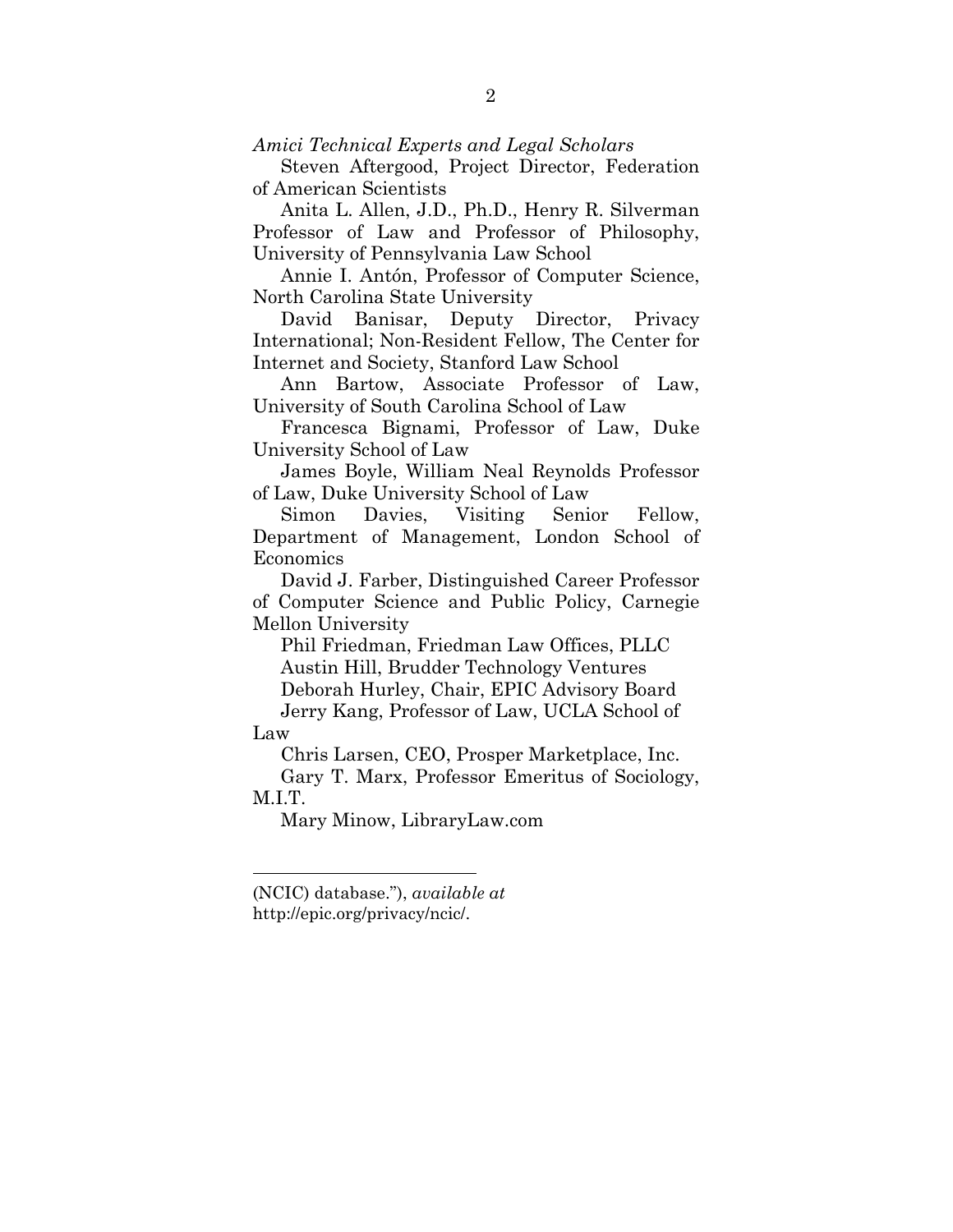Pablo Molina, Chief Information Officer, Georgetown University Law Center

Dr. Peter Neumann, Principal Scientist, SRI International Computer Science Lab

Ray Ozzie, Chief Software Architect, Microsoft

Dr. Deborah Peel, Founder, Patient Privacy Rights

Anita Ramasastry, Associate Professor of Law, University of Washington School of Law

Ronald L. Rivest, Andrew and Erna Viterbi Professor of Electrical Engineering and Computer Science, MIT Department of Electrical Engineering and Computer Science

Pamela Samuelson, Richard M. Sherman Distinguished Professor of Law & Information, University of California, Berkeley

Dr. Bruce Schneier, Chief Technical Officer, BT Counterpane

Daniel J. Solove, Associate Professor of Law, George Washington University Law School

Frank Tuerkheimer, Professor of Law Emeritus, University of Wisconsin Law School

Edward G. Viltz, www.InternetCC.org

#### *Amici Civil Liberties and Privacy Organizations*

The Asian American Justice Center is a national non-profit, non-partisan organization whose mission is to advance the human and civil rights of Asian Americans. AAJC and its Affiliates have a long-standing interest in this case because the inaccuracy of government databases have a significant impact on implementation of the laws and policies as they are applied to the Asian American community, and this interest has resulted in AAJC's participation in a number of administrative rulemaking comments and *amicus* briefs before the courts.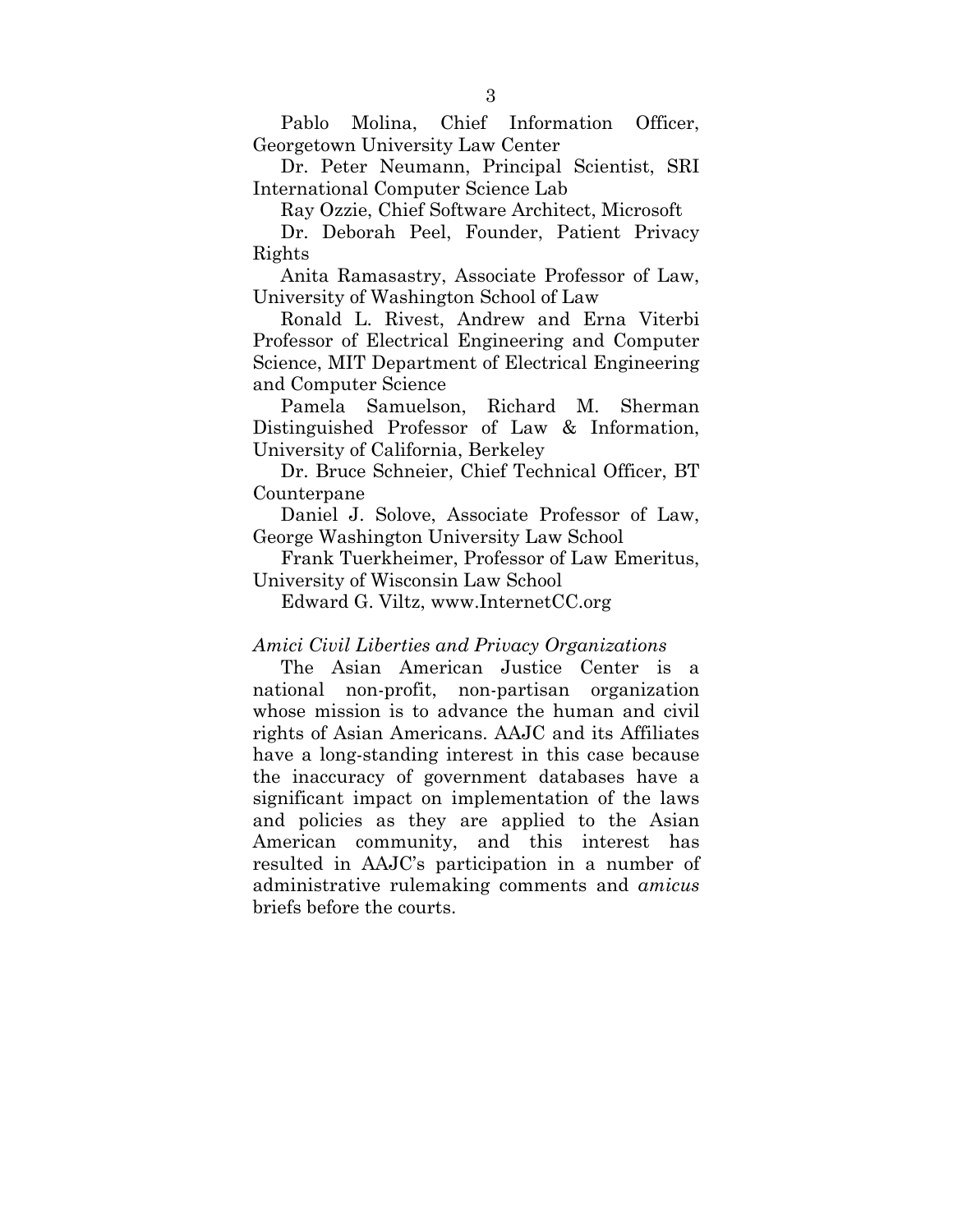The Asian American Legal Defense and Education Fund, founded in 1974, defends the civil rights of Asian Americans nationwide through litigation, legal advocacy and dissemination of public information.

The Center for Democracy & Technology is a non-profit, non-partisan public interest organization dedicated to developing and implementing public policies to protect and advance civil liberties and democratic values on the Internet and in the digital age.

The Electronic Frontier Foundation is a nonprofit, member-supported civil liberties organization working to protect rights in the digital world.

The Gun Owners of America is a national grassroots lobby organization defending the Second Amendment in Congress and the Courts.

The Identity Project provides advice, assistance, publicity, and legal defense to those who find their rights infringed, or their legitimate activities curtailed, by demands for identification, and builds public awareness about the effects of ID requirements on fundamental rights.

The Liberty Coalition works to help organize, support, and coordinate transpartisan public policy activities related to civil liberties and basic rights. We work in conjunction with groups of partner organizations that are interested in preserving the Bill of Rights, personal autonomy and individual privacy.

The Multiracial Activist is a libertarian oriented activist journal focusing on civil liberties issues, multiracial individuals and interracial families.

The National Federation of Filipino American Associations is a nonprofit, nonpartisan civil rights organization dedicated to promoting the interests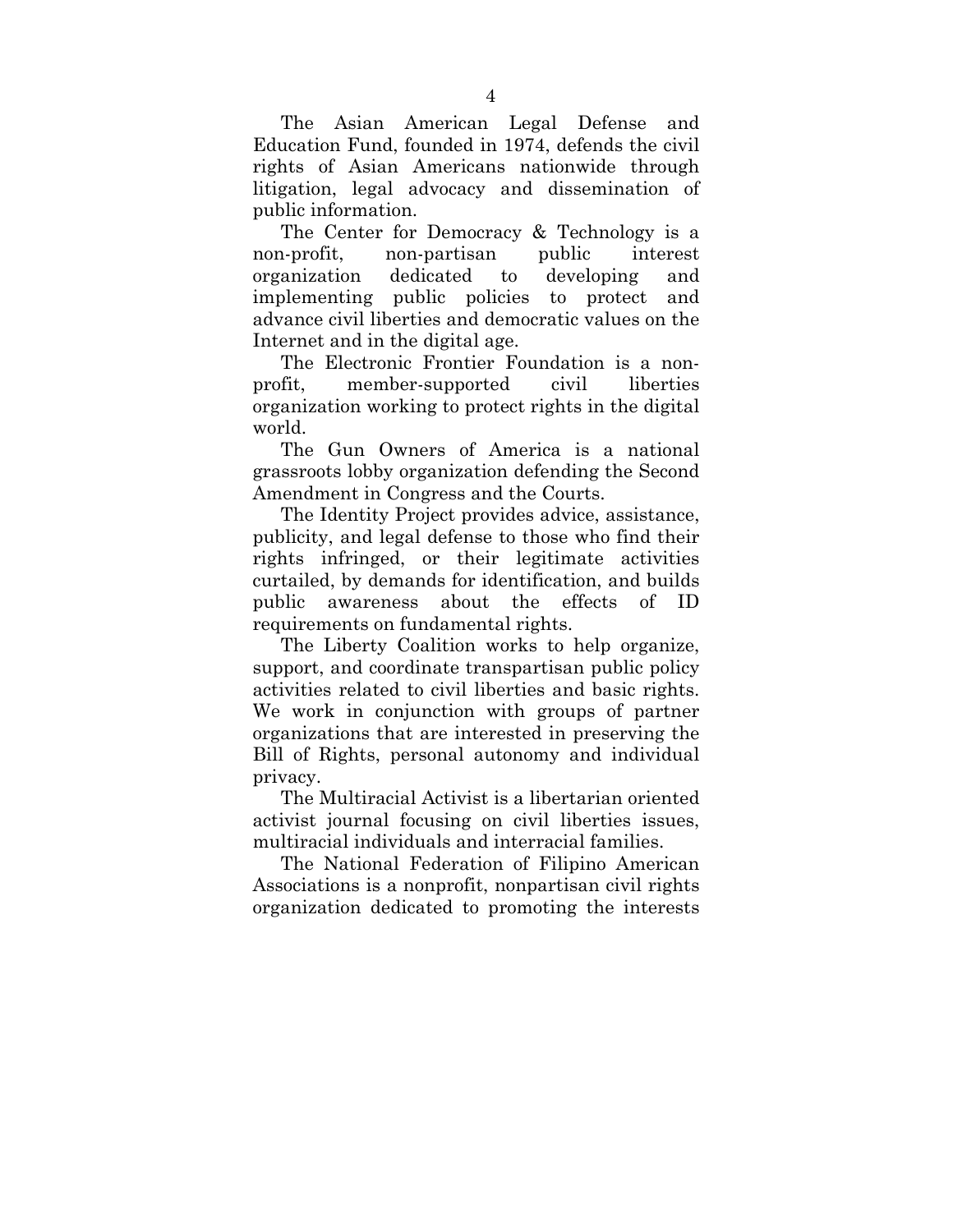and betterment of Filipinos and Filipino Americans in the United States and to ensure that Asian Pacific Americans enjoy equal opportunities in education, employment, and industry.

The National Immigration Law Center is a national legal advocacy organization whose mission is to protect and promote the rights and opportunities of low-income immigrants and their families.

OpenTheGovernment.org is a coalition of consumer and good government groups, journalists, environmentalists, library groups, labor and others united to make the federal government a more open place in order to make us safer, strengthen public trust in government, and support our democratic principles.

The Rutherford Institute is a non-profit conservative legal organization dedicated to the defense of civil, especially religious, liberties and human rights.

The Workmen's Circle/Arbeter Ring is a 107 year-old national Jewish organization dedicated to Jewish culture, community and social justice.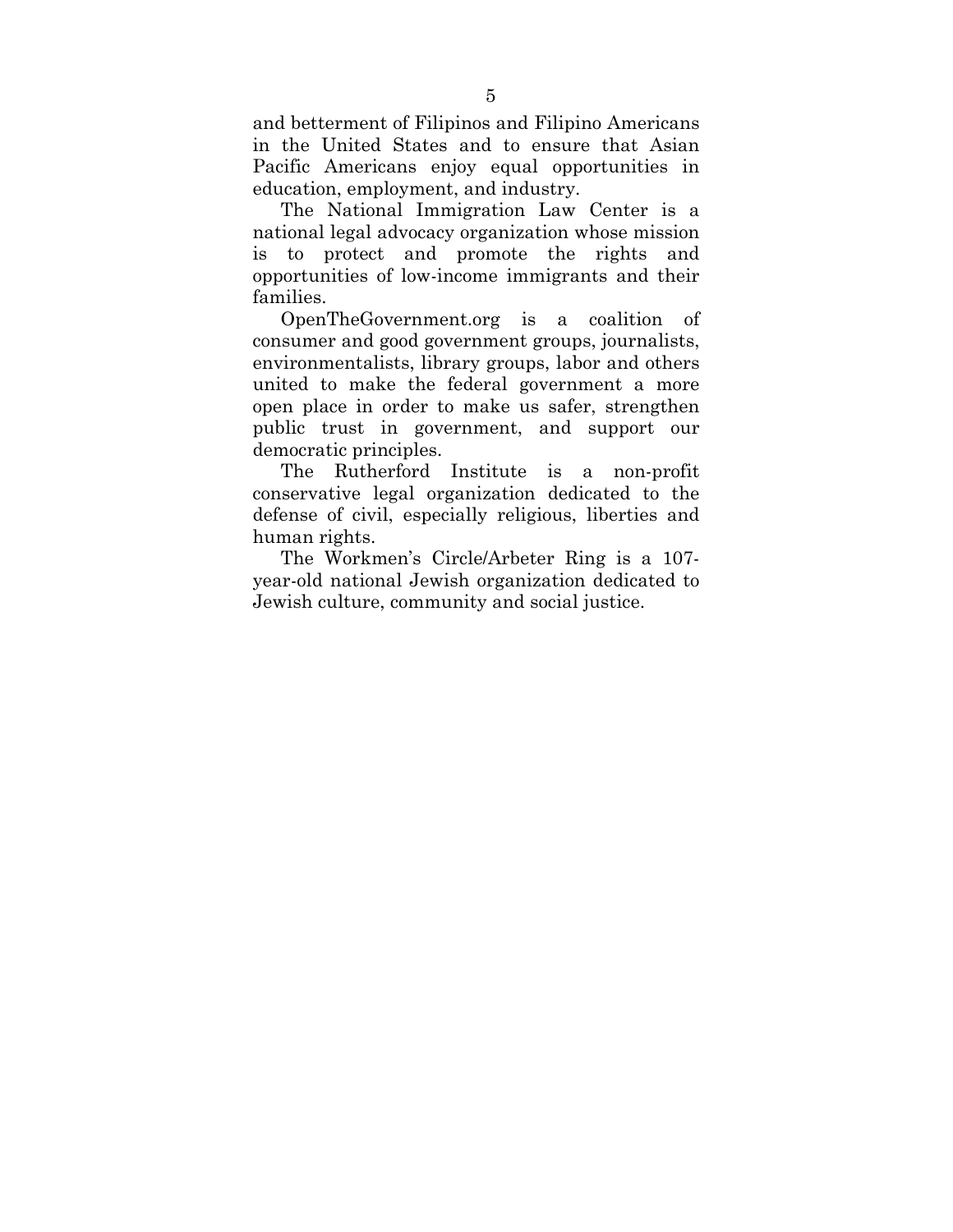#### **SUMMARY OF THE ARGUMENT**

The technology of government databases has changed dramatically since 1995, when the Court upheld the use of evidence obtained from an erroneous arrest record that was the product of a clerical mistake. Today, the police have within their electronic reach access to an extraordinary range of databases including: the National Crime Information Center, systems associated with the federal government's employment eligibility verification system, terrorist watch lists and various commercial databases.

These government and commercial databases are filled with errors, according to the federal government's own reports. Yet the government has further compounded the problems with record inaccuracies with two decisions: first, the increased distribution of the data not just among government agencies but among federal, state, local, tribal and commercial entities; and second, the exemption of database systems from important privacy and accuracy requirements set out in federal laws. To allow law enforcement agencies to rely on inaccurate data will exacerbate further a problem that implicates both the fairness of the criminal justice system as well as the design and operation of government information systems.

Given the consequences that may flow from law enforcement officials acting upon errors in these systems, *amici* believe it is critical for the Court to ensure an accuracy obligation on law enforcement agents who rely on criminal justice information systems. In this context, to permit a good faith reliance on data that is inaccurate, incomplete, or out of date will actually exacerbate the problem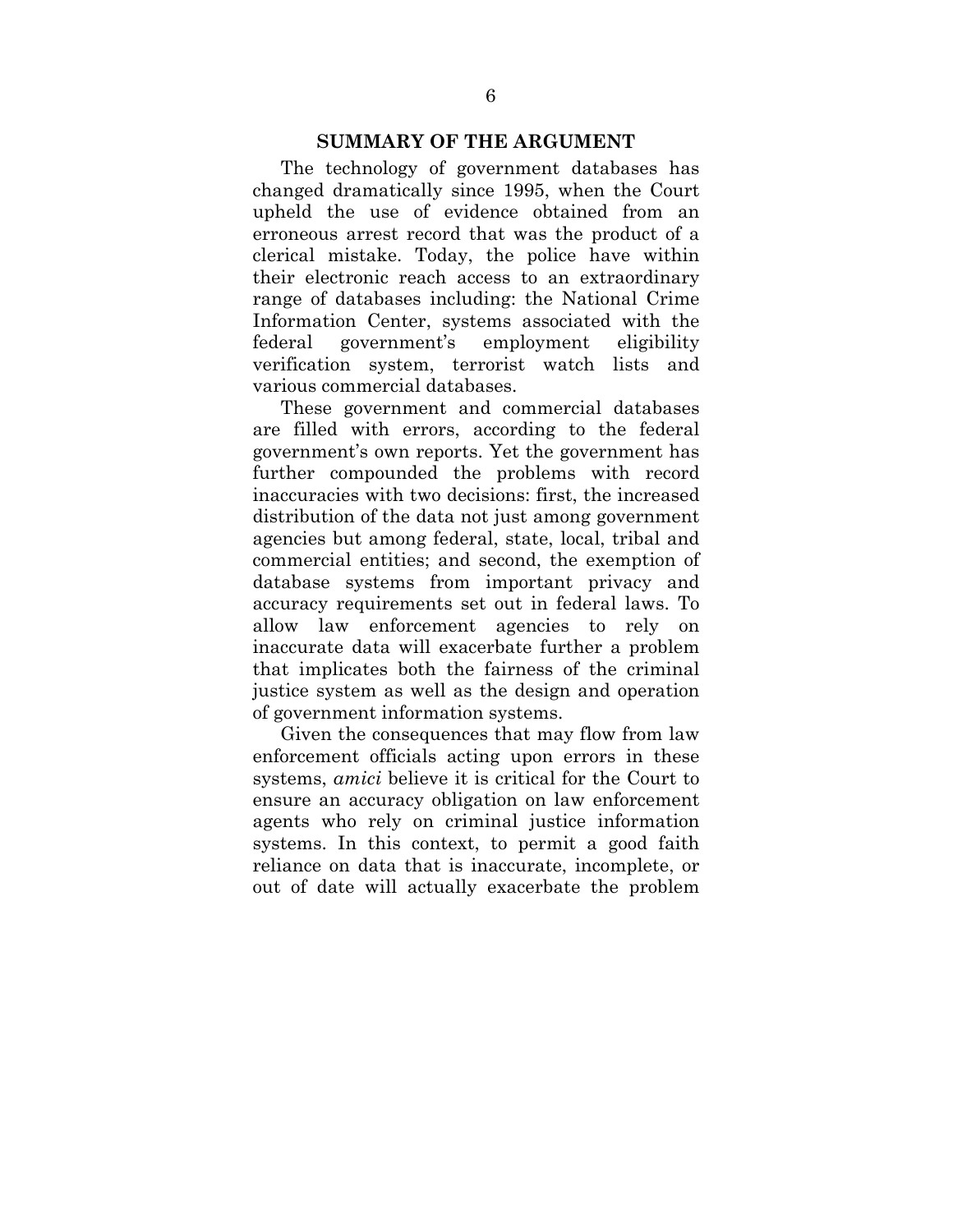and increase the likelihood of unfair treatment in the criminal justice system.

#### **ARGUMENT**

Justice O'Connor's concurrence in *Arizona v Evans* stated clearly the danger of reliance on error-prone recordkeeping systems. *Arizona v. Evans*, 514 U.S. 1, 16-17 (1995):

[w]hile the police were innocent of the court employee's mistake, they may or may not have acted reasonably in their reliance *on the recordkeeping system itself*. Surely it would *not* be reasonable for the police to rely, say, on a recordkeeping system, their own or some other agency's, that has no mechanism to ensure its accuracy over time and that routinely leads to false arrests, even years after the probable cause for any such arrest has ceased to exist (if it ever existed).

#### *Id.* at 17 (emphasis in original).

As technology evolves, law enforcement officials are increasingly using a vast, cross-referenced system of public and private databases, which contains numerous errors. In these interlinked databases, one error can spread like a disease, infecting every system it touches and condemning the individual to whom this error refers to suffer substantial delay, harassment, and improper arrest. Accuracy requirements ensure not only fairness in the criminal justice system, but also the effective and efficient use of law enforcement resources. In the absence of such obligations, more individuals will be subject to improper arrest as the data on which the criminal justice system depends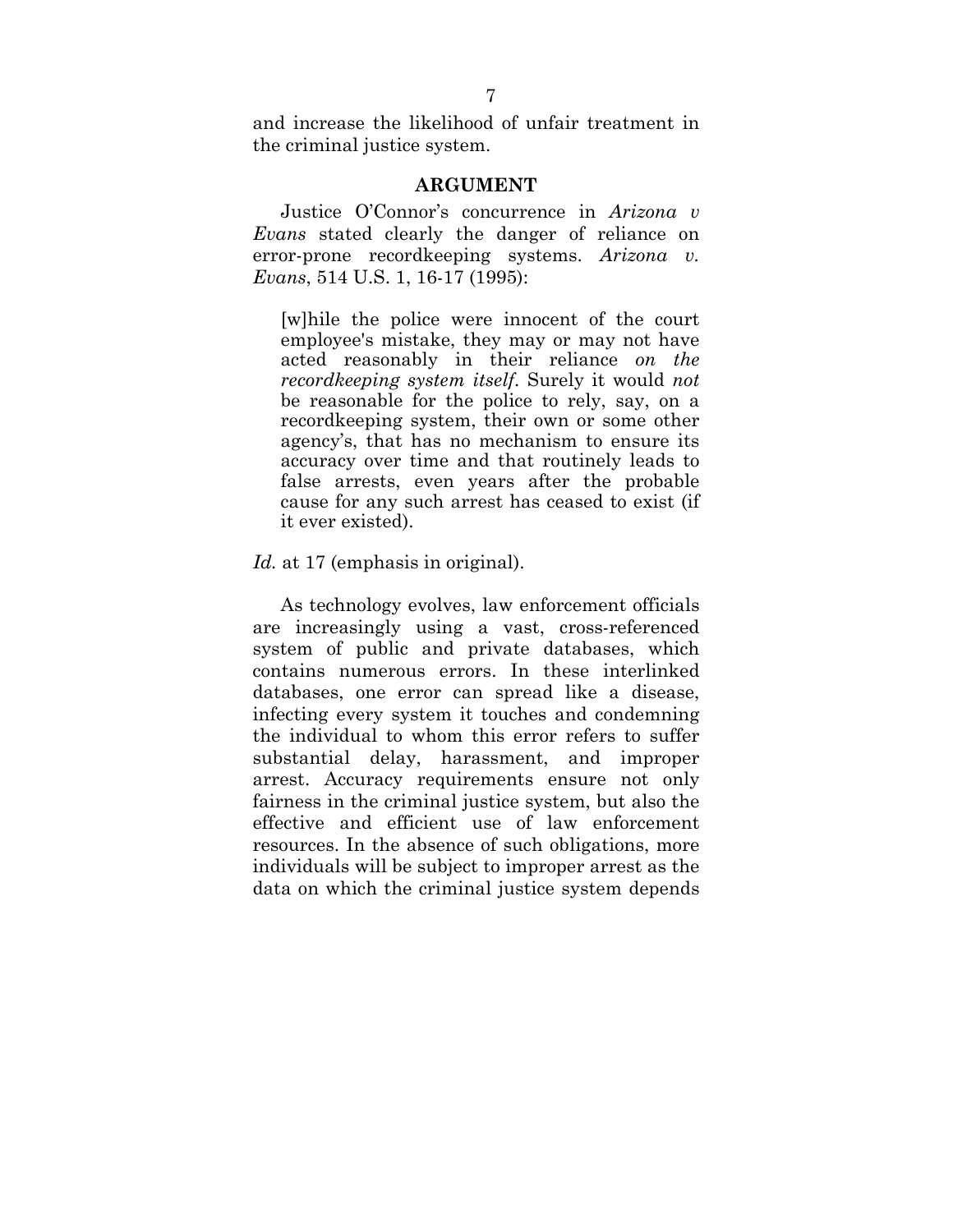becomes increasingly outdated, incomplete, and inaccurate.

### **I. In Recent Years, There Has Been a Dramatic Expansion of Law Enforcement Databases**

In recent years, there has been an increase in information sharing not just among government agencies but among federal, state, local, tribal and commercial entities. The broad data-gathering and sharing through the Information Sharing Environment and the state and local fusion centers has changed the policies and practices of modernday policing. Today's law enforcement interactions do not merely involve one sheriff's clerk calling a clerk in another county. Instead, law enforcement personnel access a massive interconnected web of databases that contains myriad inaccurate data, which can provide the basis for wrongful arrests.

### *A. The Rise of the Information Sharing Environment*

In December 2004, Congress passed the Intelligence Reform and Terrorism Prevention Act of 2004, which directed the president to "create an information sharing environment for the sharing of terrorism information in a manner consistent with national security and with applicable legal standards relating to privacy and civil liberties." Intelligence Reform and Terrorism Prevention Act of 2004, Pub. L. No. 108-458, 118 Stat. 3638 (2004). Notably, the Act defined "information sharing environment" as "an approach that facilitates the sharing of terrorism information, which approach may include any methods determined necessary and appropriate for carrying out this section." *Id*.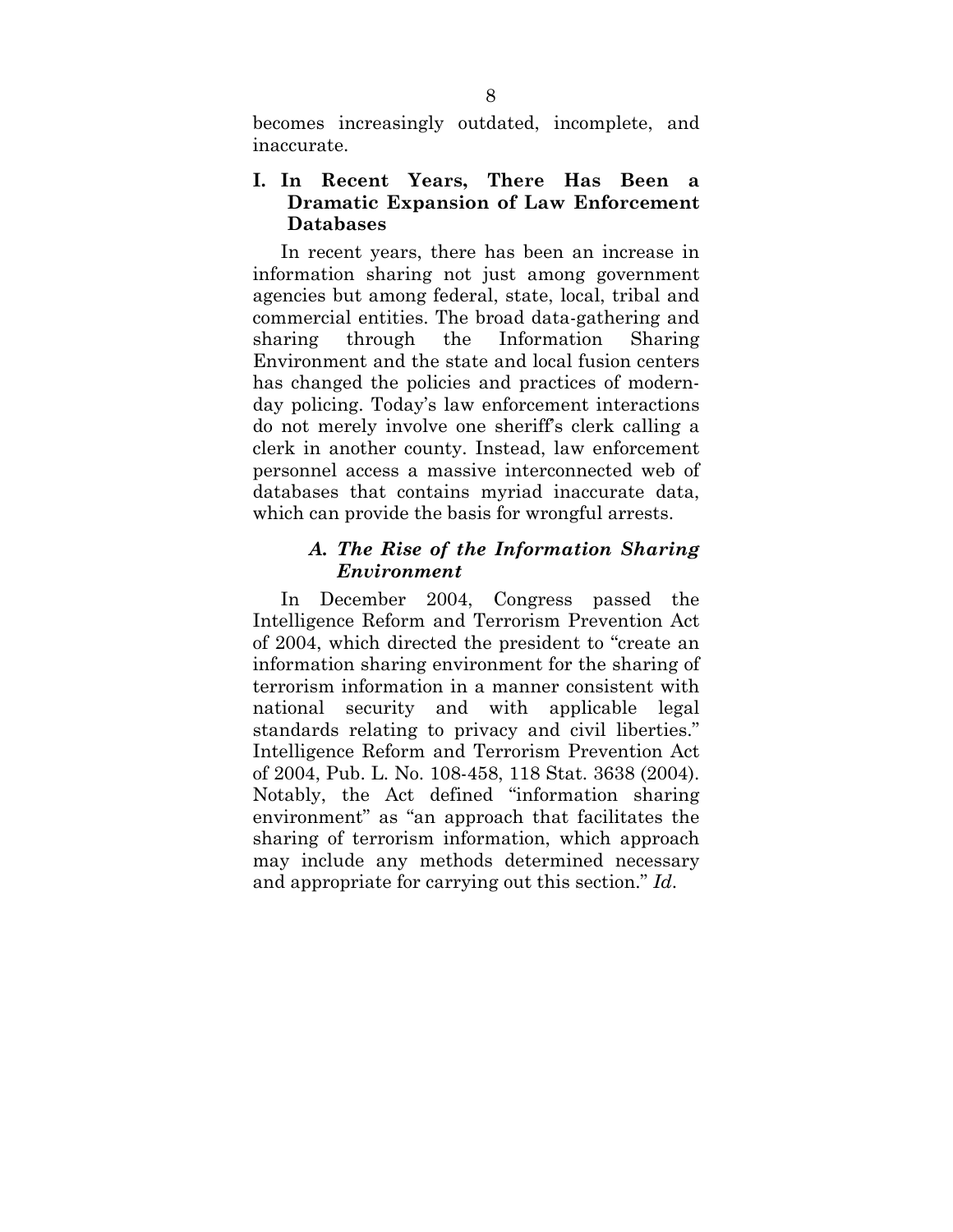In October 2005, President George W. Bush issued Executive Order 13,388, "Further Strengthening the Sharing of Terrorism Information To Protect Americans," which created the Information Sharing Environment among these many entities. Exec. Order. No. 13,388, 3 C.F.R. 13,388 (2006). The Information Sharing Environment Program (managed by former Ambassador Thomas E. McNamara) was placed under the Office of the Director of National Intelligence (J. Mike McConnell).

### *B. State Fusion Centers Pose Unique Challenges to Criminal Justice Recordkeeping*

An outgrowth of the expansion of criminal justice data sharing has been "fusion centers," which have received \$380 million in federal grants and millions more from state governments. Todd Masse, Siobhan O'Neil & John Rollins, Cong. Research Serv., *Fusion Centers: Issues and Options for Congress, RL34070* 20, 93 (July 6, 2007) [hereinafter "CRS Fusion Centers Report"]. There are 43 current and planned fusion centers in the U.S., and some states have more than one. *Id*. at 2.

State fusion centers began as "the outgrowth or expansion of an existing intelligence and/or analytical unit or division within the state's law enforcement agency." *Id*. at 19. However, the presence of Department of Homeland Security ("DHS") officials has grown. The agency has "embedded" federal officials at many local and state fusion centers, and has said it seeks to deploy federal staff to all of them. Charles E. Allen, Chief Intelligence Officer, Dep't of Homeland Sec*., Hearing on the Assessment of Information Sharing Centers Before the Subcomm. on Intelligence, Info.*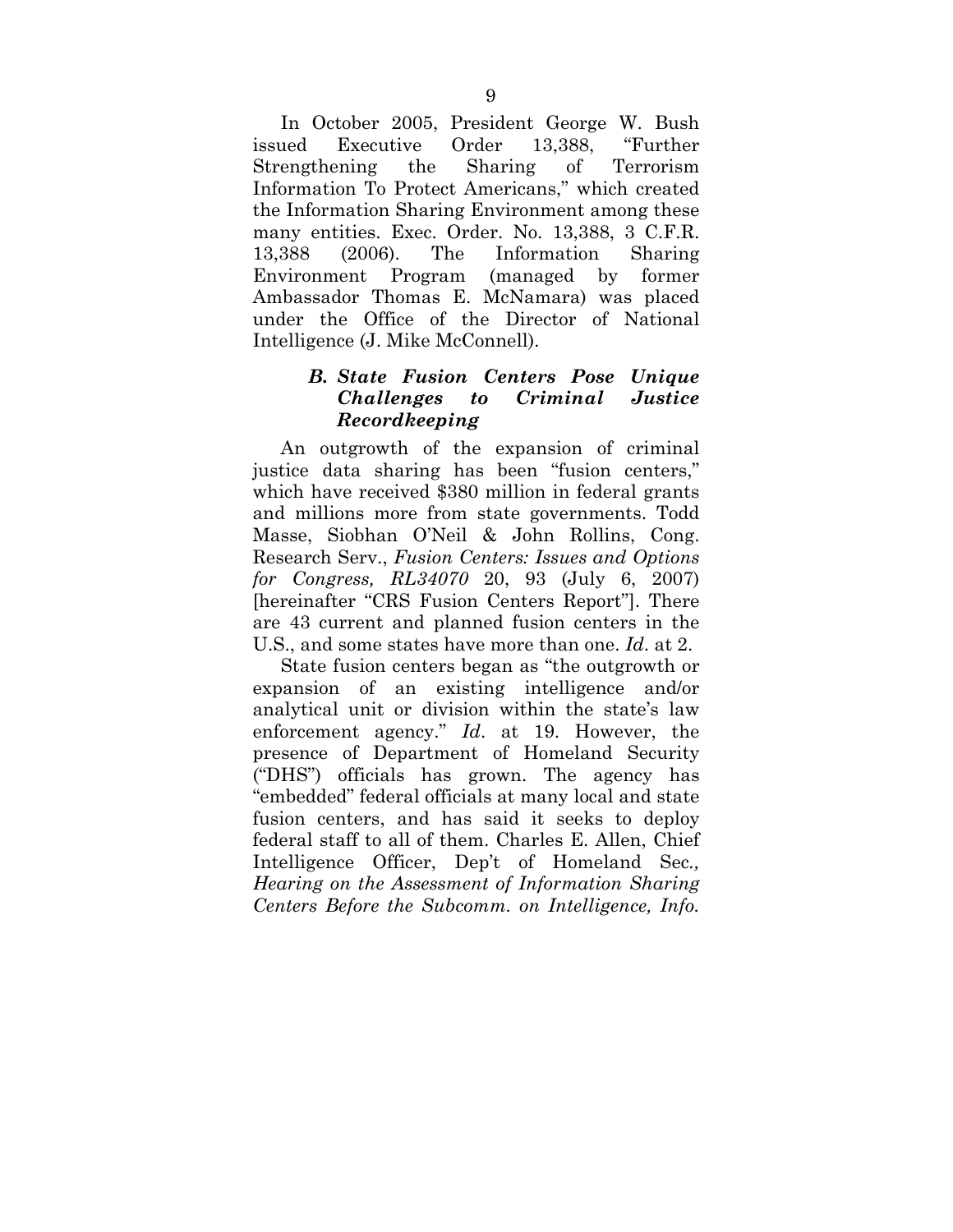*Sharing, & Terrorism, H. Comm. on Homeland Sec.,* 109th Cong. (Sept. 7, 2006) [hereinafter "DHS Testimony on Fusion Centers"].

In a July 2007 report, the Congressional Research Service ("CRS") interviewed "the majority of state fusion center leaders and operational directors . . . [and] stakeholders within the federal government" to learn more about fusion centers. CRS Fusion Centers Report at 93. CRS found that, though local and state fusion centers were originally designed to be local- or state-wide in jurisdiction and purely oriented toward counterterrorism, "they have increasingly gravitated toward an all-crimes and even broader all-hazards approach." *Id*. at i. A part of this broadening of fusion center missions is the DHS's goal of creating a "national network" of fusion centers, said Michael Chertoff, Secretary of DHS. Michael Chertoff, Sec'y, Dep't of Homeland Sec., *Remarks at the International Association of Chiefs of Police Annual Conference* (Oct. 16, 2006).

The federal Fusion Center Guidelines recommend that fusion centers "allow for future connectivity to other local, state, tribal, and federal systems." Global Justice Info. Sharing Initiative, Dep't of Justice, *Fusion Center Guidelines: Developing and Sharing Information and Intelligence in a New Era* -- *Guidelines for Establishing and Operating Fusion Centers at the Local, State, and Federal Levels -- Law Enforcement Intelligence, Public Safety and the Private Sector* 2 (Aug. 2006) [hereinafter "DOJ Fusion Center Guidelines"]. Also, the federal Guidelines recommend that, "nontraditional collectors of intelligence, such as public safety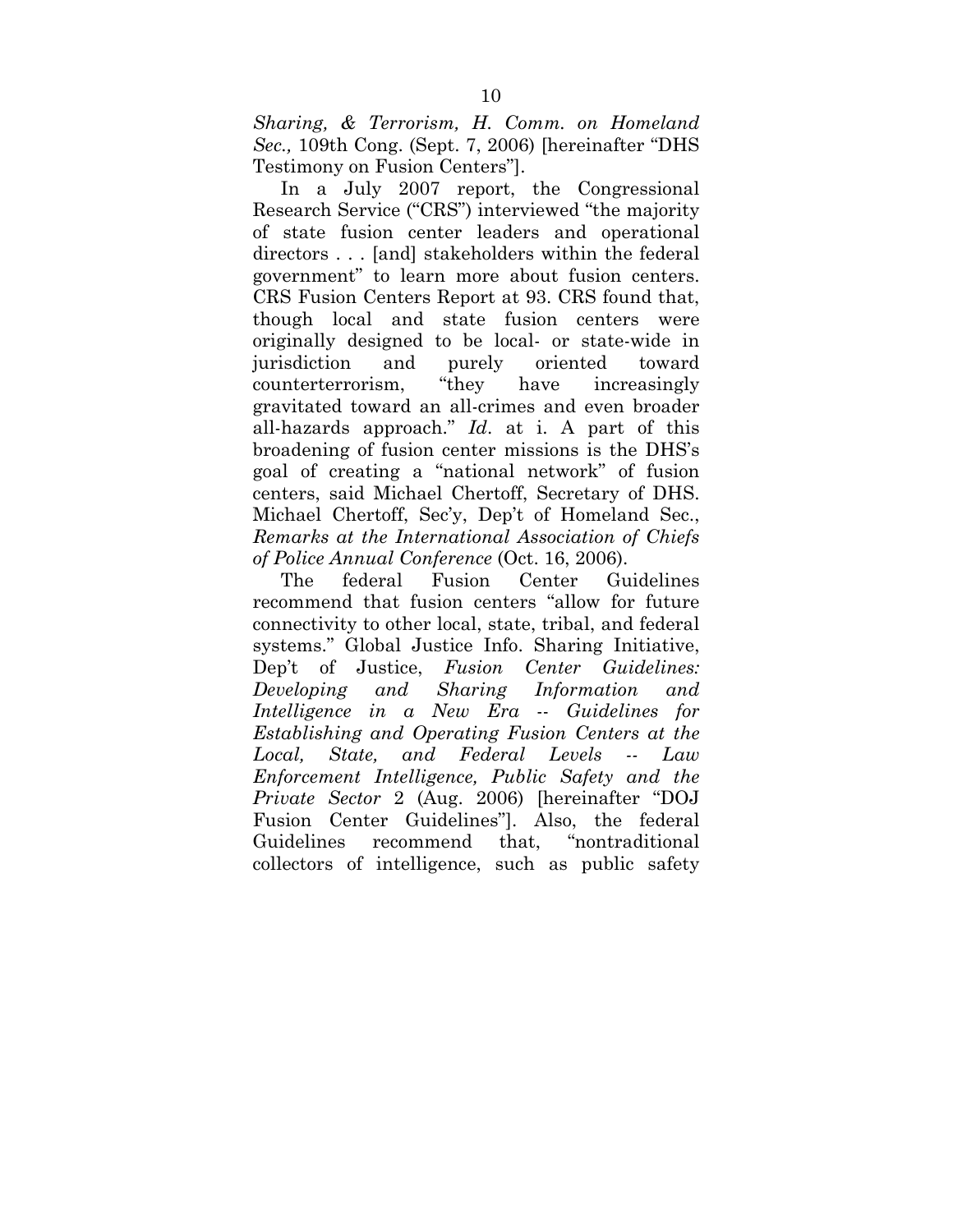entities and private sector organizations" could be "'fused' with law enforcement data."3 *Id*. at 3.

The federal Fusion Center Guidelines recommend that state fusion centers collect information on:

Agriculture, Food, Water and the Environment, Banking and Finance, Chemical Industry and Hazardous Materials, Criminal Justice, Retail, Real Estate, Education, Emergency Services (Non-Law Enforcement), Energy, Government, Health and Public Health Services, Hospitality and Lodging, Information & Telecommunications, Military Facilities and Defense Industrial Base, Postal and Shipping, Private Security, Public Works, Social Services, [and] Transportation.

#### *Id*. at C-1.

1

State fusion centers can find this data by accessing a variety of government and commercial systems, such as:

- Driver's license.
- Motor vehicle registration,
- Location information (411, addresses, and phone numbers),
- Law enforcement databases,
- National Crime Information Center (NCIC),

<sup>3</sup> We note, but will not discuss the fact that use of private sector data in a national network of fusion centers raises the possibility that such data could be misused, allowing the government to circumvent warrant requirements and state or federal privacy laws or regulations. This possibility is not directly relevant to the issue at hand, but is still important.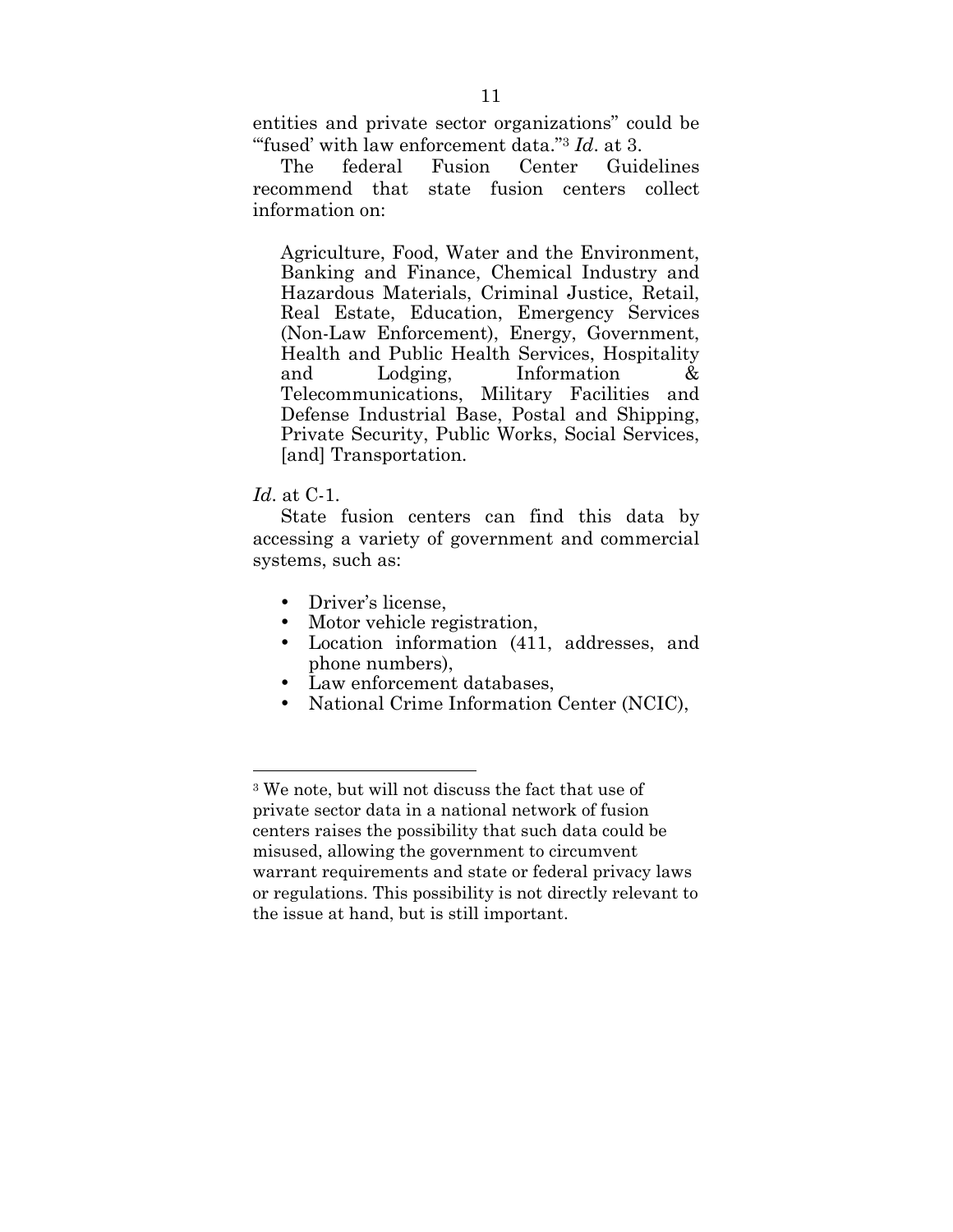- Nlets -- The International Justice and Public Safety Information Sharing Network, and the Terrorist Screening Center (TSC),
- Criminal justice agencies,
- Public and private sources (Security<br>Industry databases, Identity Theft databases, databases, Gaming Industry databases),
- Regional Information Sharing Systems (RISS)/Law Enforcement Online (LEO), U.S. Department of Homeland Security's (DHS) Homeland Security Information Network (HSIN), including the United States Private-Public Partnership (USP3) – formerly HSIN-CI. (Note: RISS, LEO, and DHS's HSIN are currently collaborating on a network capability.),
- Organizational and association resources (InfraGard, The Infrastructure Security Partnership),
- Corrections,
- Sex offender registries,
- Violent Criminal Apprehension Program (VICAP),
- Health- and Public Health-Related Information Network, Health Alert Network). *Id*. at 33- 34.

This increased data dissemination is problematic for many reasons, including the fact that fusion centers use erroneous information culled from government and commercial databases. Moreover, law enforcement personnel rely on these new integrated state databases even as states are suspending the privacy obligations and open government requirements that would otherwise require public accountability in the management of these systems. In the state of Virginia, for example, legislation was recently enacted that would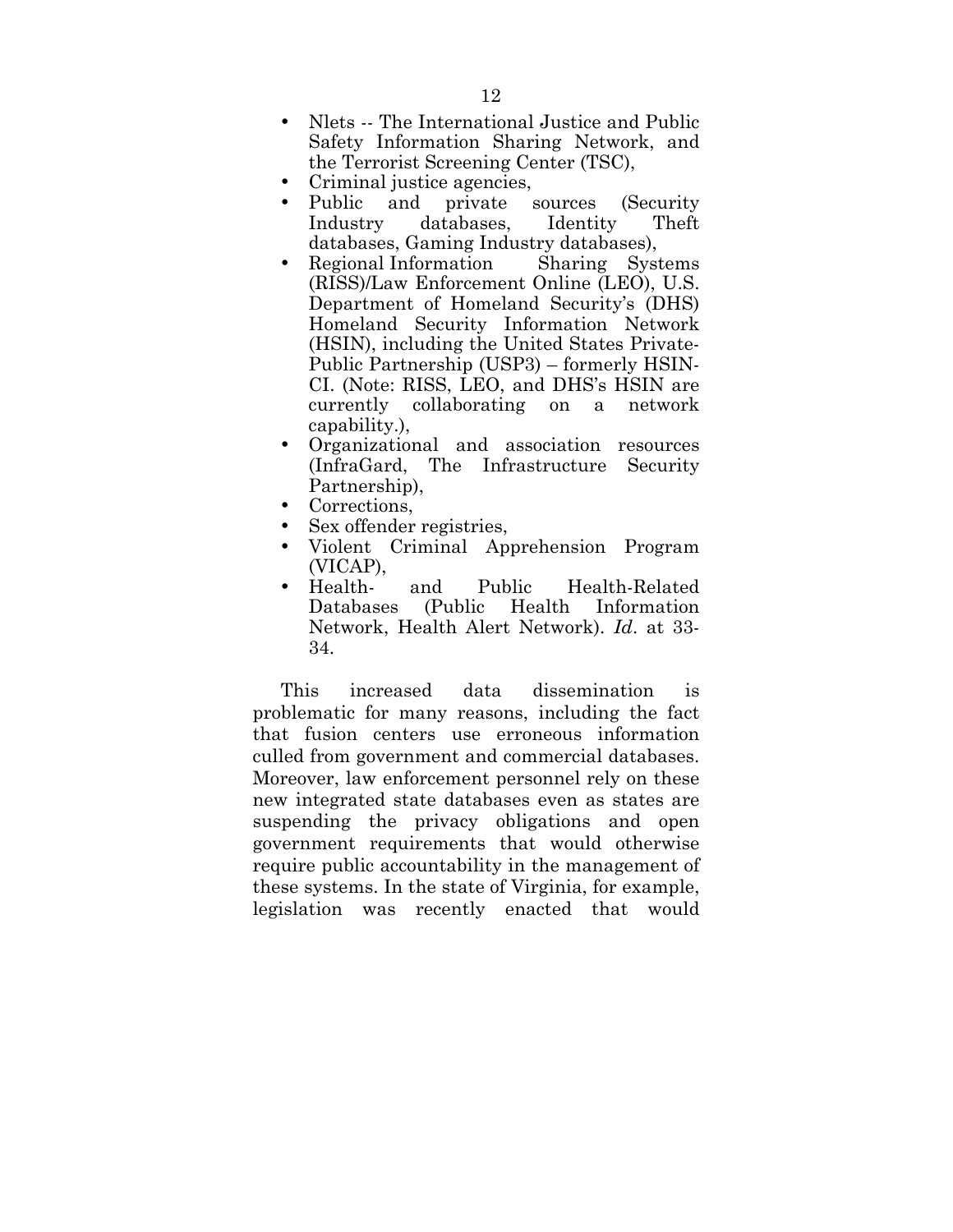suspend the application of the Virginia Freedom of Information Act and the Virginia Collection and Dissemination Practices Act to the Virginia Fusion Center. H.B. 1007, 2008 Gen. Assem., Spec. Sess. (Va. 2008). In other words, at the same time that the states are incorporating new technology that makes possible the expansion of data exchange in the criminal justice system, they are seeking to remove the legal obligations that would help ensure accuracy, reliability and accountability. It is this problem that is squarely before the Court in this case.

### **II. Numerous Reports Detail Numerous Errors in Government and Commercial Databases**

Increasingly, law enforcement officials and other government employees are relying on government and commercial databases full of mistakes that are well-documented but rarely corrected. Government systems include the National Crime Information Center database and databases associated with the federal government's employment eligibility verification system. Commercial databases include information from databrokers such as Choicepoint. As these errors are distributed to various law enforcement and other groups through the Information Sharing Environment and fusion centers, enormous difficulties are created for innocent individuals.

### *A. Problems with the National Crime Information Center ("NCIC")*

The National Crime Information Center ("NCIC") is a system that makes criminal history information widely available to police officers and law enforcement officials across the United States.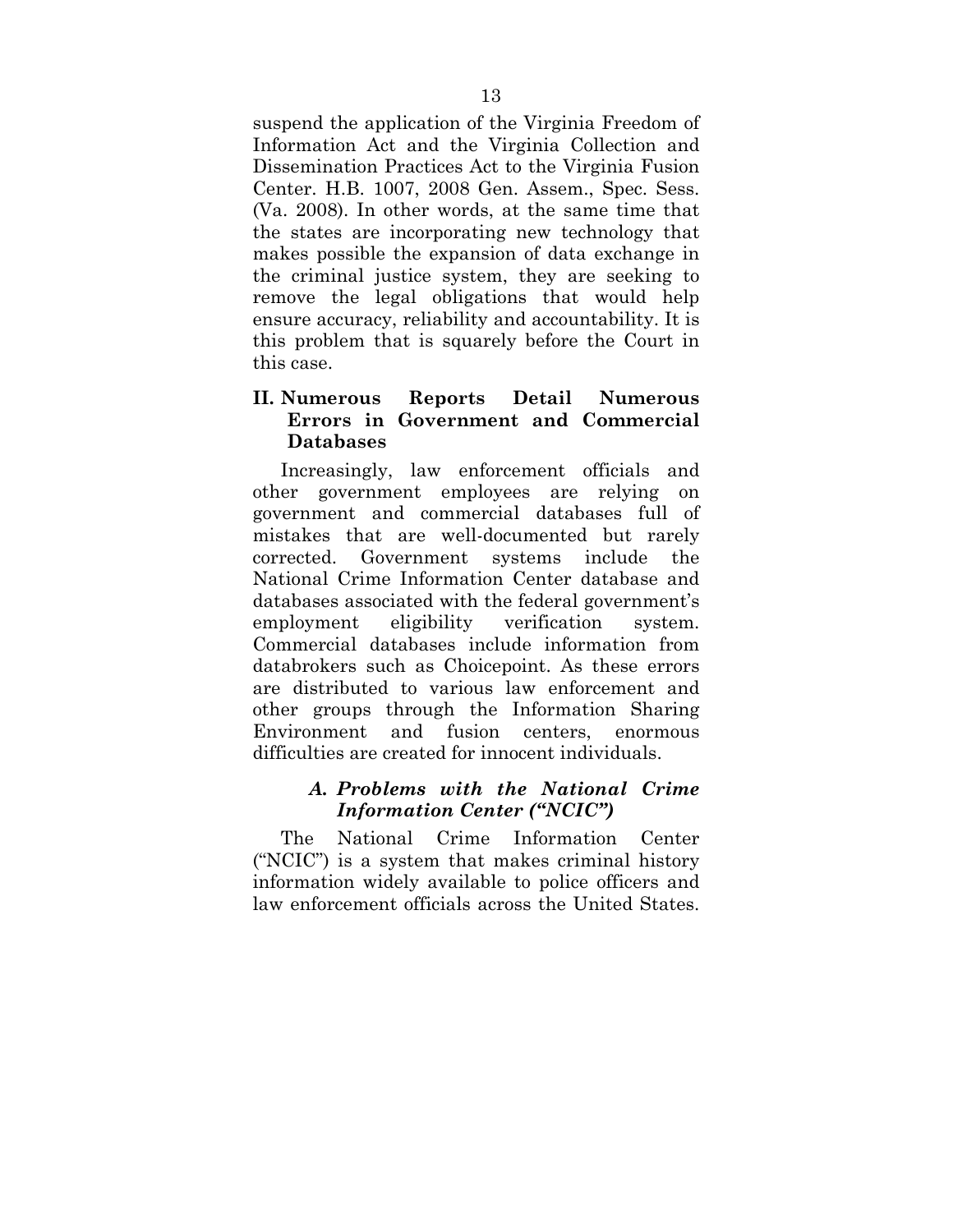*See generally* Bureau of Justice Statistics, *Report of the National Task Force on Privacy, Technology and Criminal Justice Information*, NCL 187669, at 47 (Aug. 2001); *see also* Press Release, Federal Bureau of Investigation (July 15, 1999).

The problem of record accuracy has plagued the system for years. According to the Bureau of Justice Statistics, "[i]n the view of most experts, inadequacies in the accuracy and completeness of criminal history records is *the single most serious deficiency* affecting the Nation's criminal history record information systems." Bureau of Justice Statistics, *Use and Management of Criminal History Record Information: A Comprehensive Repor*t, 2001 Update, NCJ 187670 at 38 (Dec. 2001) (emphasis added).

In a 2005 report (the most recent report), the Department of Justice Bureau of Justice Statistics ("BJS") detailed ongoing concerns about errors in NCIC databases. Bureau of Justice Statistics, *Improving Access to and Integrity of Criminal History Records*, NCJ 200581 (July 2005). The BJS points to problems with State criminal history records, which are fed into the NCIC. "Recent BJS surveys have suggested that criminal history repositories are encountering several problems including significant backlogs, older records that have no dispositions, and infrequent audits to ensure accuracy of records." *Id*. at 11. Also, "Repositories in States that could estimate the size of their backlogs in 2001 reported that 2.5 million records of arrest, disposition, and custody information were unprocessed or only partially processed." *Id*. at 13.

Though the errors are well-known, the BJS found that audits of these records are infrequent. "In 2001, 23 State criminal history repository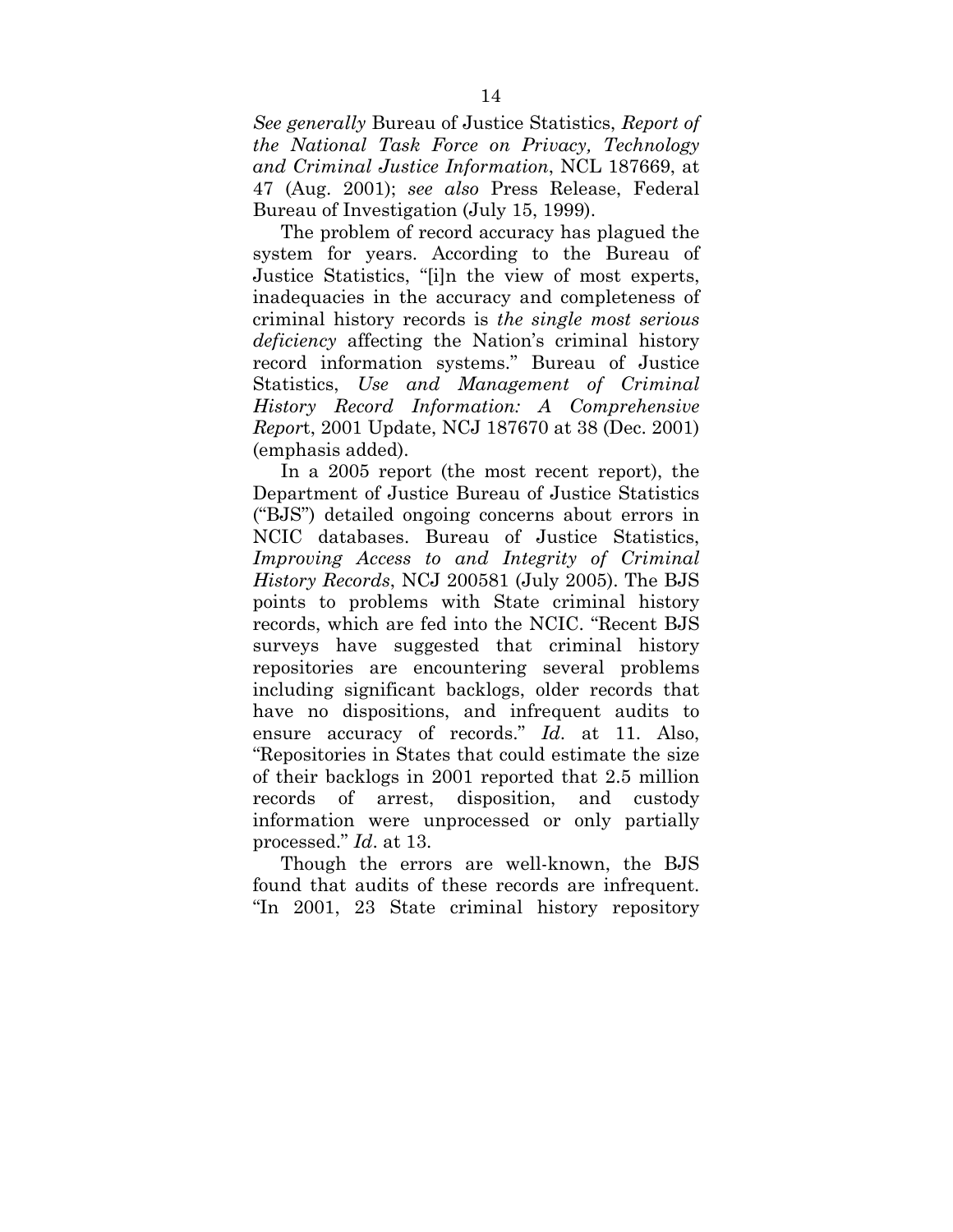directors reported that their databases had not been audited for completeness in the prior 5 years. [...] Over half of those States (13) reported that they had not planned or scheduled a data quality audit to occur within the next 3 years. Overall, 24 States did not plan to perform a data quality audit within 3 years of the survey." *Id*.

The BJS said in 2001 that, if incomplete or inaccurate records are used *"there is a substantial risk that the user will make an incorrect or misguided decision*." *Id* (emphasis added*)*. Because the criminal history information is available to both private and public entities, misguided decisions may lead to an unjustified arrest, a lost employment opportunity, or inability to purchase a firearm. *Id*. There have not been many "in-depth audits or reviews of the accuracy of the information maintained by State and Federal criminal history record repositories" conducted, according to the report, but "most of those that have been conducted have found unacceptable levels of inaccuracies." *Id*. at 39.

The Department of Justice has sought to address concerns about record accuracy through the National Criminal History Improvement Program ("NCHIP"). Dep't of Justice, Bureau of Justice Statistics, National Criminal History Improvement Program (NCHIP).4 The goal of the program is to "insure that accurate records are available for use in law enforcement," and to provide "direct funding and technical assistance to the States to improve the quality, timeliness and immediate accessibility of criminal history and related records." *Id*. Between 1995 and 2002, more

1

<sup>4</sup> http://www.ojp.usdoj.gov/bjs/nchip.htm (last visited May 6, 2008).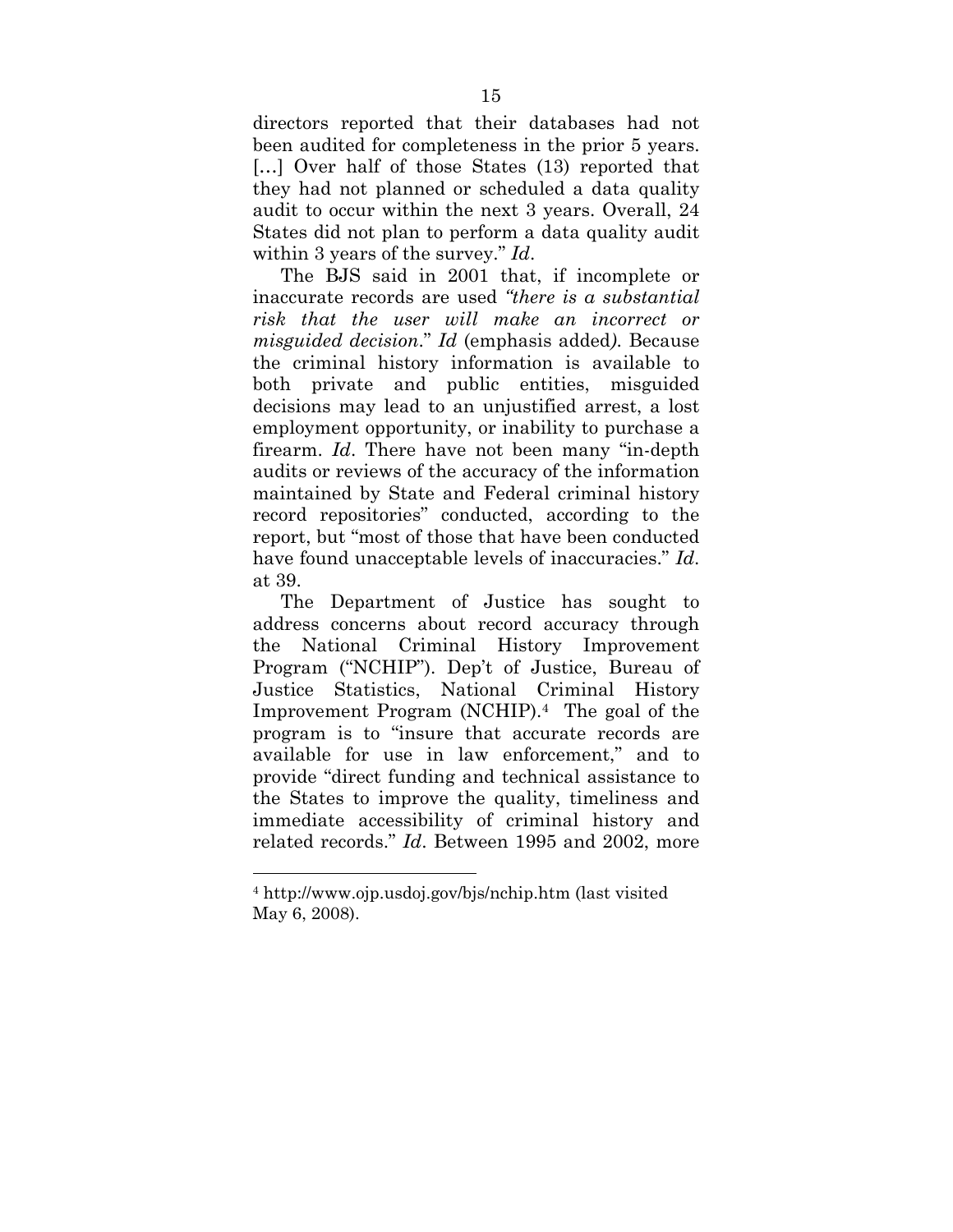than \$390 million dollars were allocated under the NCHIP program. Bureau of Justice Statistics, *Improving Criminal History Records for Background Checks* (May 2003).5

Nonetheless, as the 2005 BJS report makes clear, record accuracy continues to plague the criminal justice system. And with the continued expansion of the NCIC and the growth of fusion centers, the problem will become more severe.

### *B. Problems with Databases Associated with the Federal Government's Employment Eligibility Verification System*

The problem of record accuracy reaches across the federal government. Several reports highlight inaccuracies in the government database used for employment verification. The errors in the federal government's employment eligibility verification system ("EEVS") are so egregious and their effects so significant, that a federal judge cited to them in an opinion granting a temporary restraining order against the Department of Homeland Security.

The government reports documenting the errors in databases connected with EEVS date back more than 10 years. In a 1997 report and a 2002 followup review, the Inspector General of the Department of Justice found that data from the Immigration and Naturalization Service (the predecessor of U.S. Citizenship and Immigration Services) were unreliable and "seriously flawed in content and accuracy." Office of Inspector Gen., Dep't of Justice, *Immigration and Naturalization Service Monitoring of Nonimmigrant Overstays,* 

1

<sup>5</sup> *Available at* http://www.ojp.gov/bjs/abstract/ichrbc.htm (last visited May 6, 2008).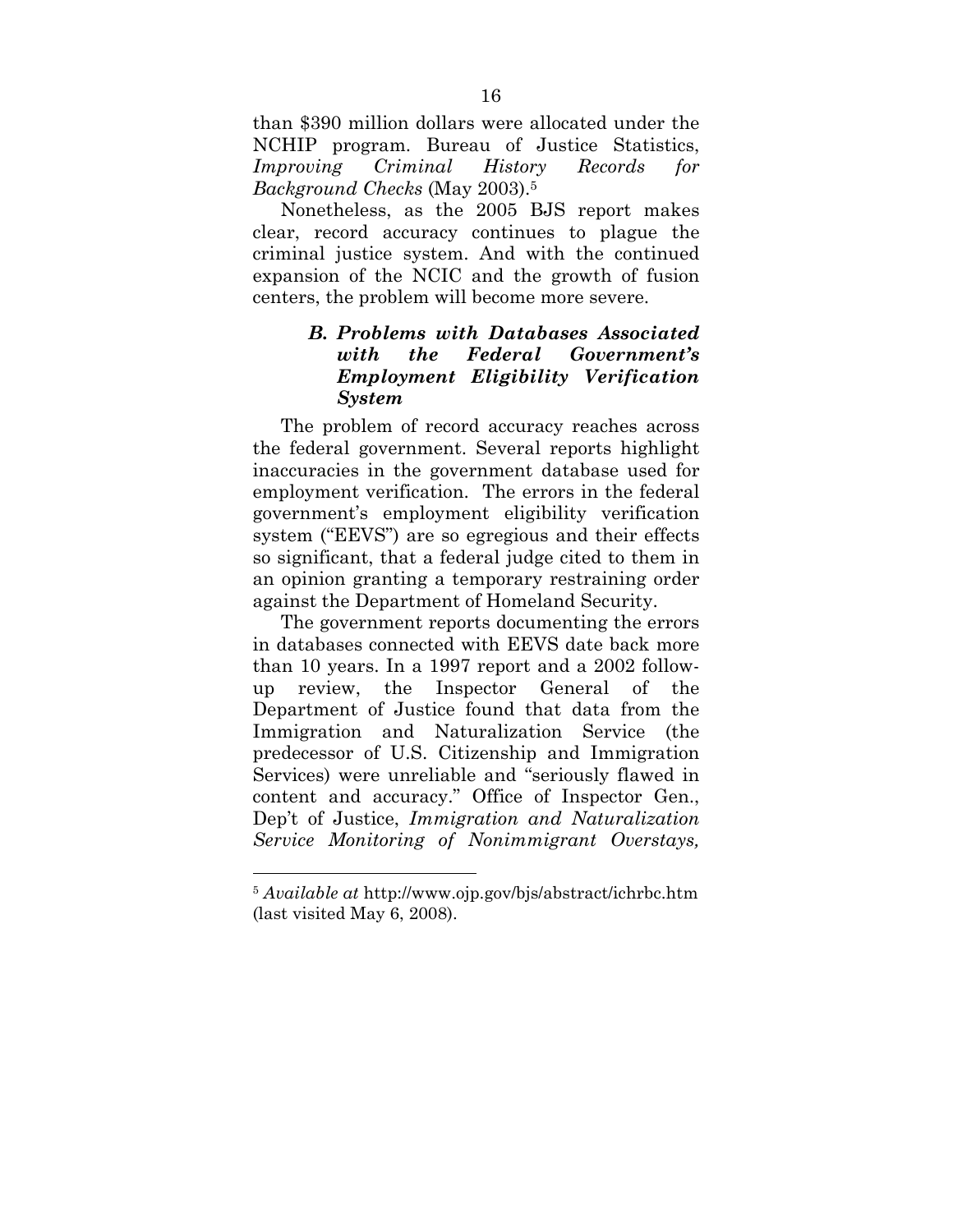*Rept. No. I-97-08* (Sept. 1997); *Follow-Up Report on INS Efforts to Improve the Control of Nonimmigrant Overstays, Rept. No. I-2002-006* (Apr. 2002); and *Immigration and Naturalization Service's Ability to Provide Timely and Accurate Alien Information to the Social Security Administration, Rept. No. I-2003-001* (Nov. 2002).

In August 2005, the Government Accountability Office investigated and found myriad errors in information from DHS databases searched through its employment eligibility verification system. Gov't Accountability Office, *Immigration Enforcement: Weaknesses Hinder Employment Verification and Worksite Enforcement Efforts,* GAO-05-813 25 (Aug. 2005).

A December 2006 report by the Social Security Administration's Office of Inspector General found accuracy problems in databases of Citizenship and Immigration Services and Social Security Administration. Office of Inspector Gen., Soc. Sec. Admin, *Congressional Response Report: Accuracy of the Social Security Administration's NUMIDENT File, A-08-06-26100* (Dec. 18, 2006). The Inspector General estimated that about 17.8 million records in the Social Security Administration's Numerical Identification File ("NUMIDENT") have discrepancies with name, date of birth or death, or citizenship status. *Id*. at 6. About 13 million of these incorrect records belong to U.S. citizens, he said. *Id*. at Appendix C-2.

A federal judge pointed to the problems in NUMIDENT in an October 2007 opinion granting a temporary restraining order enjoining the Department of Homeland Security from implementing a new "no-match" employment eligibility verification proposal.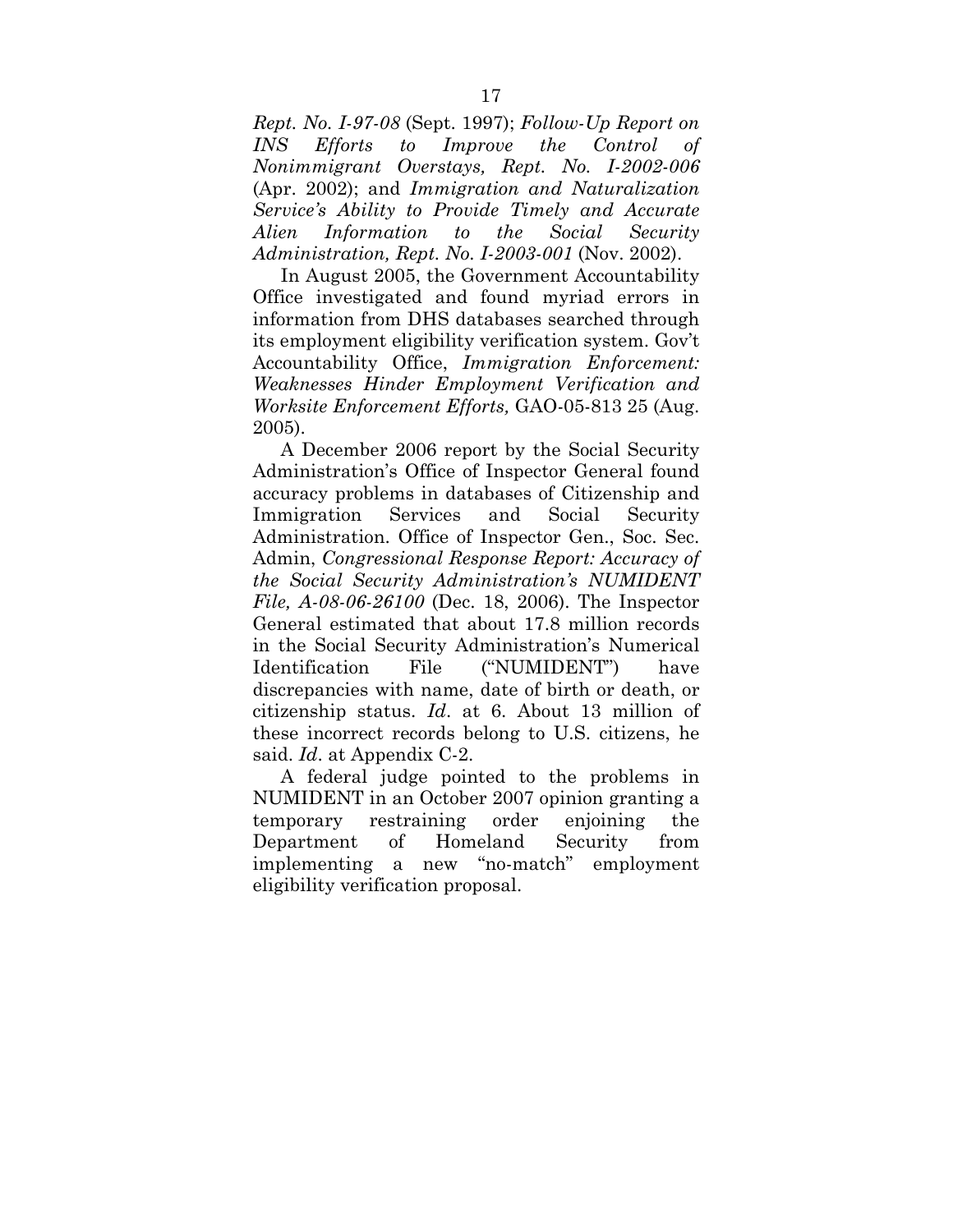As demonstrated by plaintiffs, the government's proposal to disseminate no-match letters affecting more than eight million workers will, under the mandated time line, result in the termination of employment to lawfully employed workers. This is so because, as the government recognizes, the no-match letters are based on SSA records that include numerous errors.

#### *AFL-CIO v. Chertoff*, No. C 07-04472 CRB 7 (N.D. Cal. 2007).

It is clear that the federal government's employment eligibility verification system is based on erroneous databases. As fusion centers continue to mix and mingle data from a multitude of government databases, such information is becoming more accessible to law enforcement officials in the criminal justice context. This strongly implicates the accuracy and reliability of the criminal justice system.

Multiple government assessments state that the watch lists remain filled with errors. The Justice Department Inspector General has said this indicates "a deficiency in the integrity of watchlist information." Justice Dept. Report on Watch Lists at xxii. These watch lists are used to screen "approximately 270 million individuals . . . each month." *Id*. at v. Such mistakes show it is paramount that government entities are held accountable for accuracy of their databases.

### *C. Commercial Databases on Which Law Enforcement Rely Are Also Inaccurate and Incomplete*

There is extensive documentation of errors in commercial databases, as well. The government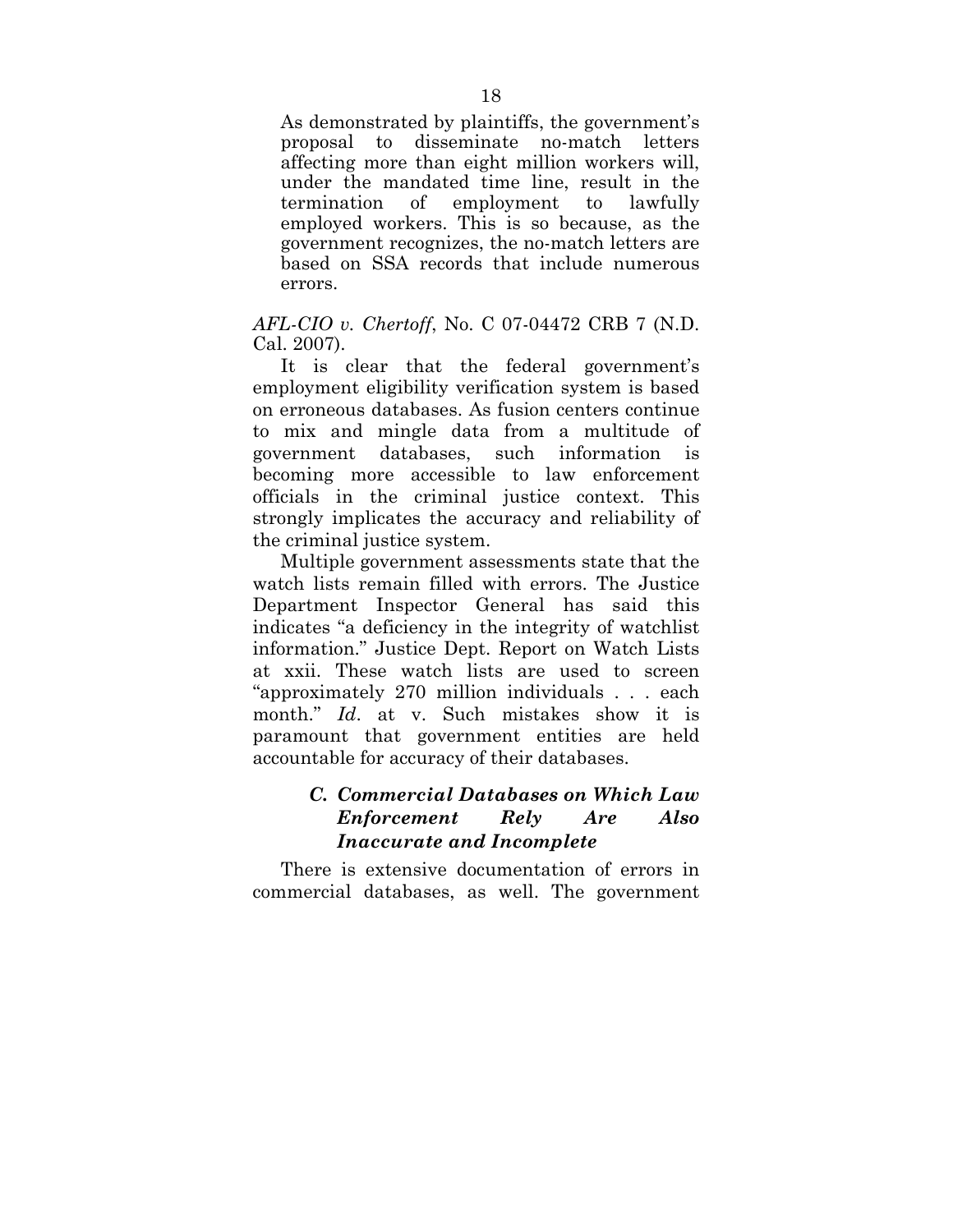has increasingly relied upon these databases in its law enforcement activities and, as explained earlier, the federal Fusion Center Guidelines urge the intermingling of commercial data with information culled from government systems. For example, databroker Choicepoint trumpets on its Web site the various federal, state, local and law enforcement "solutions" that the company offers.<sup>6</sup> These reports often include information that is erroneous, out of date, incomplete, unreliable, or just flat-out false.

A man bought his Choicepoint record and found that the file showed he had died in 1976. Jane Black, *Data Collectors Need Surveillance, Too,*  Business Week, Jan. 24, 2002. Another man's report included numerous crimes that he never committed. "In Florida I'm a female prostitute (named Ronnie); in Texas I'm currently incarcerated for manslaughter," according to the man. Kim Zetter, *Bad Data Fouls Background Checks*, Wired News, Mar. 11, 2005. Also, "In New Mexico I'm a dealer of stolen goods. Oregon has me as a witness tamperer. And in Nevada -- this is my favorite -- I'm a registered sex offender." *Id*.

Another Choicepoint file contained significant errors. The record of one woman listed "possible Texas criminal history" even though she has been to Texas only twice and has not been charged with or committed crimes there. Bob Sullivan, *ChoicePoint files found riddled with errors*, MSNBC, Mar. 8, 2005. Her record also included "three automobiles she never owned and three companies listed that she never owned or worked for." *Id*.

<u>.</u>

<sup>6</sup> http://www.choicepoint.com/ (last visited May 6, 2008).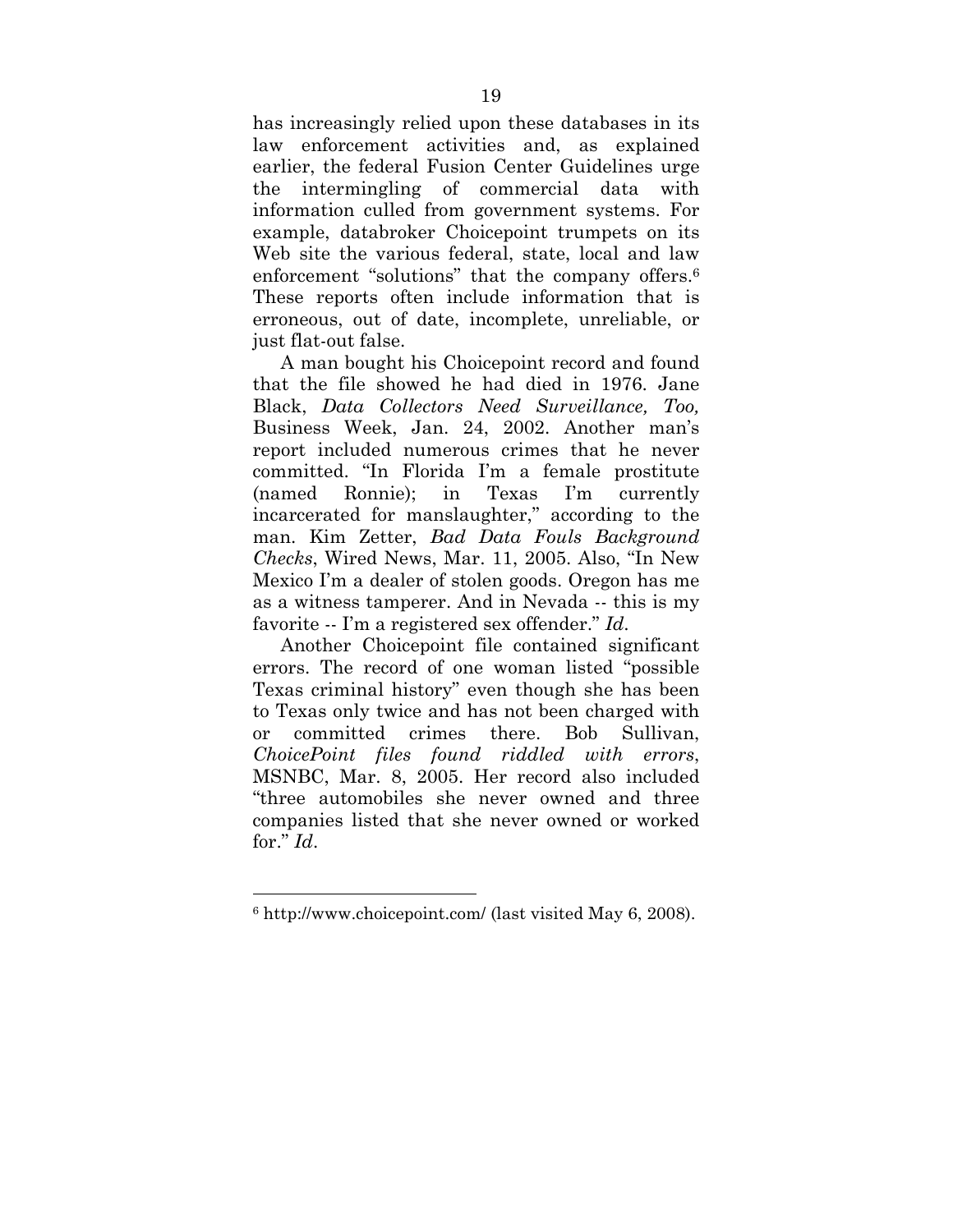When a news reporter looked up his file on databroker Intellius.com, he found the record said he was charged with child molestation (he wasn't) and that he had a close male relative who was convicted of manslaughter (the reporter had never even heard of the man). Bob Sullivan, *Red Tape Chronicles: Bob the Writer, Bob the Molester*, MSNBC, May 3, 2006.

These are just a few of the many erroneous records that have been compiled by Choicepoint and other databrokers used by the federal government for law enforcement purposes.

### *D. Problems with Terrorist Watch Lists*

The federal government manages at least three terrorist watch lists: the no-fly and selectee lists, which are managed by the Terrorist Screening Center, and the Specially Designated Nationals and Blocked Persons ("SDN") list, which is managed by the Treasury Department's Office of Foreign Assets Control ("OFAC"). All of these lists have been criticized for their errors, which can be compounded by the opacity of the process behind the lists.

### **1. Office of Foreign Assets Control's Specially Designated Nationals and Blocked Persons ("SDN") List**

According to OFAC, the SDN list "includes over 6,000 names of companies and individuals who are connected with the sanctions targets and are located throughout the world." Office of Foreign Assets Control, Frequently Asked Questions.7 "U.S. persons are prohibited from dealing with SDNs

1

<sup>7</sup> http://www.treas.gov/offices/enforcement/ofac/faq/ answer.shtml (last visited May 6, 2008).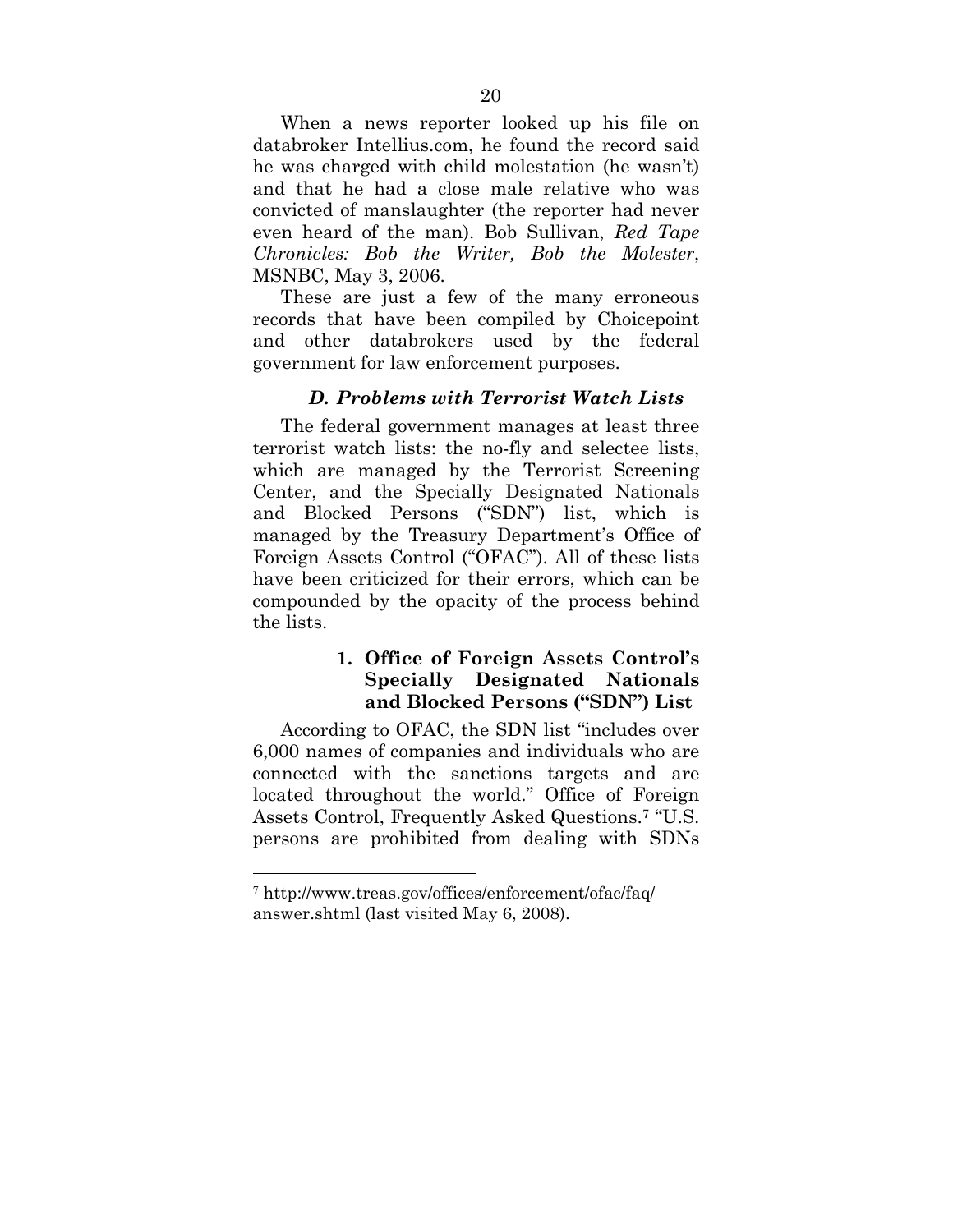wherever they are located and all SDN assets are blocked." *Id*. This list has caused significant problems because an increasing number of individuals are mismatched to this list as private businesses, such as banks, car dealerships, employers and landlords, run applicants' names against the SDN list.

In March, the Treasury Department released documents under a Freedom of Information Act request from the Lawyers' Committee for Civil Rights of the San Francisco Bay area. Letter from Virginia R. Canter, Associate Dir., Resource Mgmt., Office of Foreign Assets Control, to Thomas R. Burke, Davis Wright Tremaine LLP (Mar. 17, 2008).8 Included in the documents were complaints from individuals who had been denied mortgages or otherwise negatively affected because they were mistakenly matched to a name on the OFAC list and a "red flag" or some other alert was put on their credit reports. *Id*. *See also*, Ellen Nakashima*, A Good Name Dragged Down*, Wash. Post, Mar. 19, 2008.

A former Naval officer, a police officer and a 30 year employee of the Department of Defense were among the individuals who were mistakenly matched and who had difficulty getting the SDN label off their credit reports. Lawyers' Comm. for Civil Rights of the San Francisco Bay, *Complaints Released by Treasury Department*, Mar. 17, 2008.9 These individuals contacted OFAC, the FBI, and their Congressional representatives in efforts to clear their names. The complaints reveal the

1

<sup>8</sup> http://www.lccr.com/3%2018%2008%20Treasury%20 Dept%20Cover%20Letter.pdf (last visited May 6, 2008). 9 http://www.lccr.com/OFAC%20complaints%203-18- 08.pdf (last visited May 6, 2008).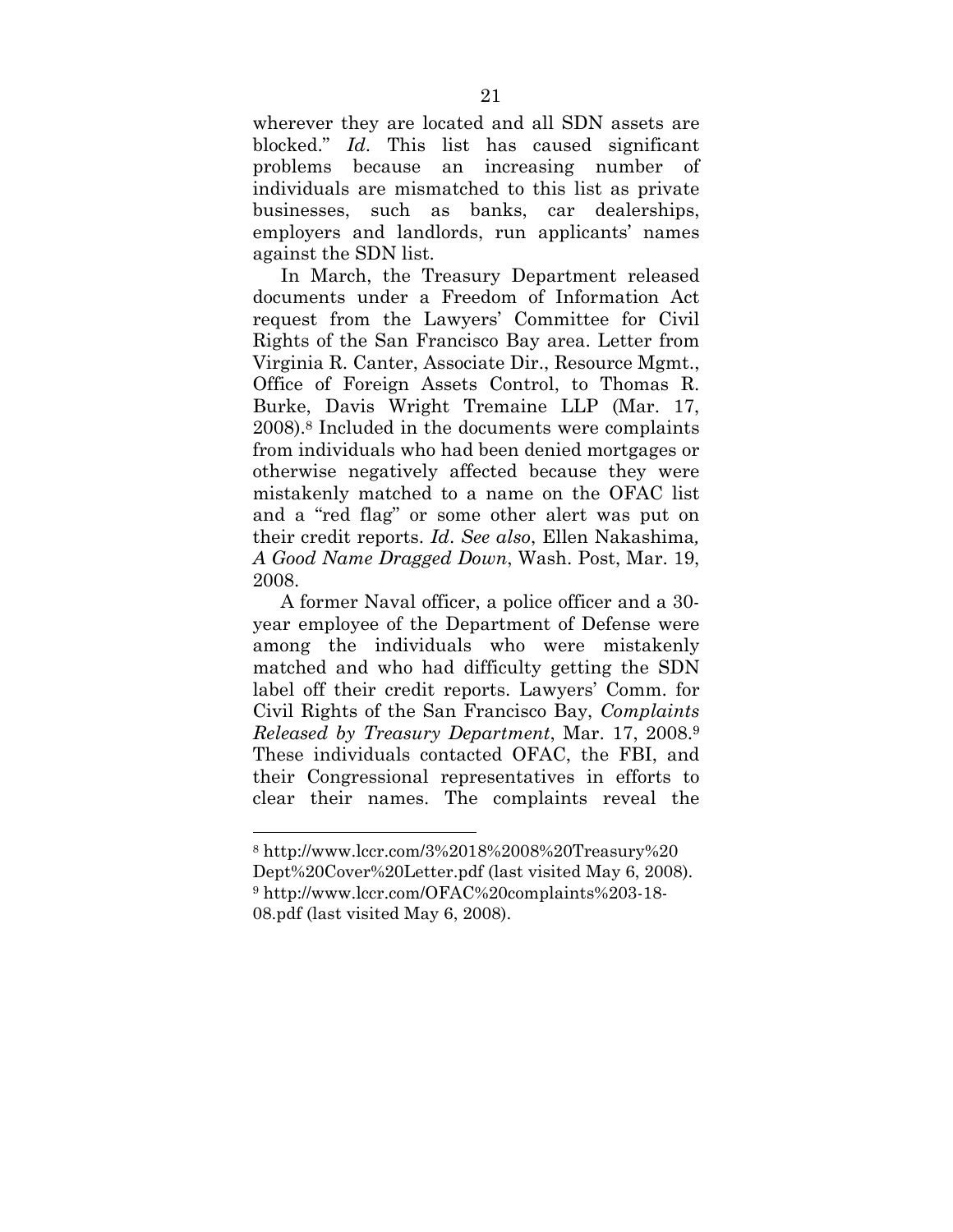process is cumbersome and painstaking, and no one is sure how exactly an individual is "cleared off the list." *Id*. OFAC tells individuals who are branded with the SDN label to contact each credit-reporting agency, because OFAC does not "clear" individuals. But then there is confusion and difficulty when the credit-reporting agencies, such as Experian, are contacted.

#### **2. No-Fly and Selectee Lists**

The Terrorist Screening Center coordinates the "no-fly" and "selectee" watch lists, which are most well-known for their use by airport security. These lists are also included in the NCIC, which is widely used by police. Thomas E. Bush III, Assistant Dir., Criminal Justice Info. Serv. Div., *Statement Before the S. Comm. on Homeland Sec. & Gov'tal Affairs*, 109th Cong. (June 29, 2005). Several government reports have reviewed the watch list process and the lists themselves and significant problems were found.

In September 2007, the Justice Department's Inspector General's review of the Terrorist Screening Center found that the government's watch lists of known or suspected terrorists remain filled with errors that the Inspector General said could obstruct the capture of terrorists. Office of Inspector General, Dep't of Justice, *Follow-Up Audit of the Terrorist Screening Center, Audit Report 07-41* (Redacted for Public Release*)* (Sept. 2007) [hereinafter "Justice Dept. Report on Watch Lists"]. "Furthermore, inaccurate, incomplete, and obsolete watchlist information increases the chances of innocent persons being stopped or detained during an encounter because of being misidentified as a watchlist identity." *Id*. at iii.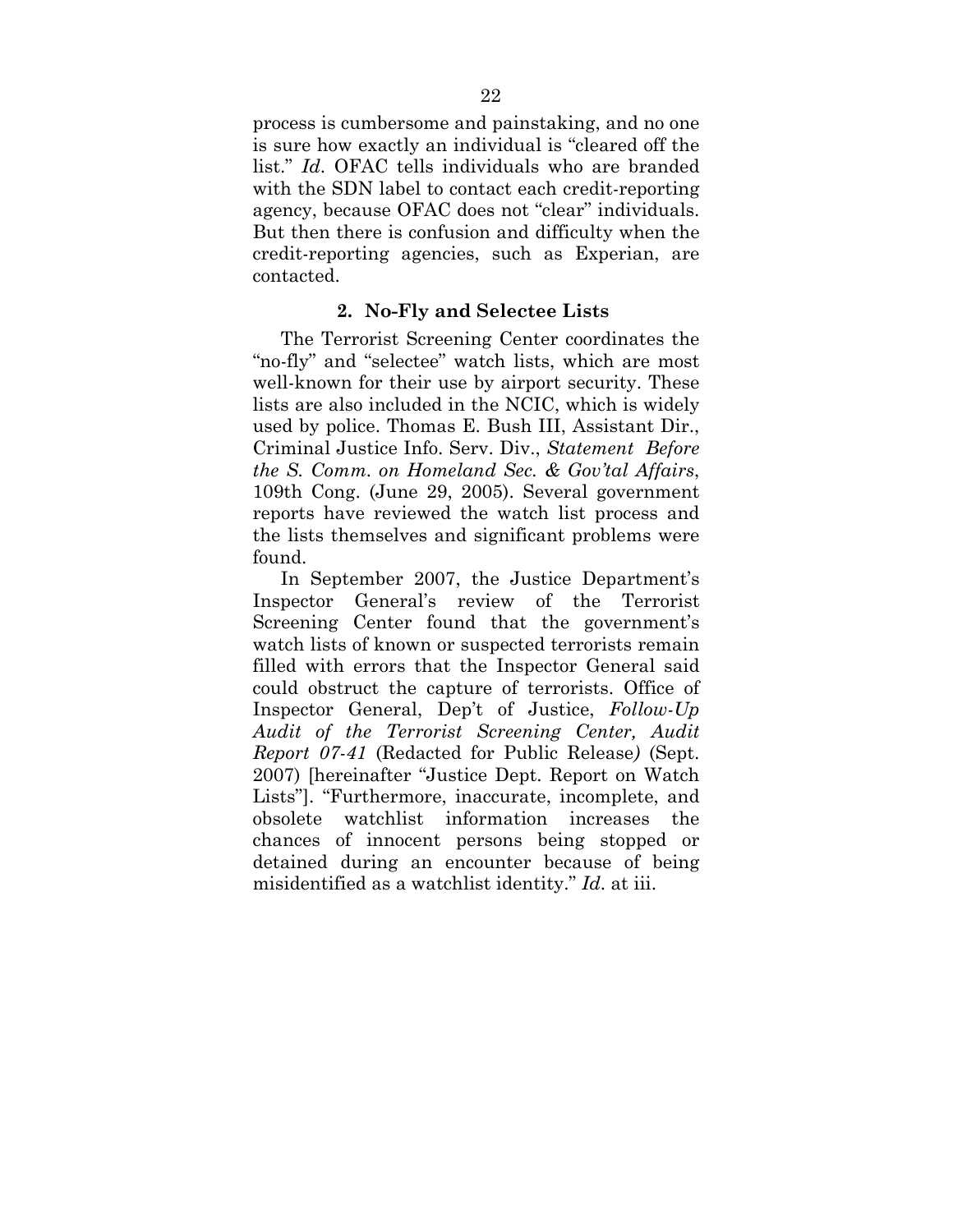The Inspector General was highly critical of the system, detailing a number of errors in the watch lists and said the data collection and dissemination structure helped cause "inaccurate and incomplete watchlist records." *Id*. at ii-iii, 61. In fact, problems at the Center meant that "several known or suspected terrorists" were not on the lists, though they should be. *Id*. at ii. The Inspector General said, "The results of our testing of watchlist records, as well as the TSC finding that many records involved in its redress reviews required modification or removal, *indicate a deficiency in the integrity of watchlist information*" (emphasis added). *Id*. at xxii.

An April 2006 report by the Department of Homeland Security's Privacy Office on the impact of the watch lists explained that "individuals who are mistakenly put on watch lists or who are misidentified as being on these lists can potentially face consequences ranging from inconvenience and delay to loss of liberty." Privacy Office, Dep't of Homeland Sec., *Report Assessing the Impact of the Automatic Selectee and No Fly Lists on Privacy and Civil Liberties as Required Under Section 4012(b) of the Intelligence Reform and Terrorism Prevention Act of 2004* i (Apr. 27, 2006). The report described complaints "alleg[ing] misconduct or disrespect by airline, law enforcement, TSA or CBP officials" toward people mistakenly matched. *Id*. at 18.

Also, documents obtained by EPIC under the Freedom of Information Act show nearly a hundred complaints from airline passengers between November 2003 and May 2004 about the government's traveler screening security measures. Transp. Sec. Admin., Dep't of Homeland Sec., *Complaint Log: Nov. 2003 to May 2004,* obtained by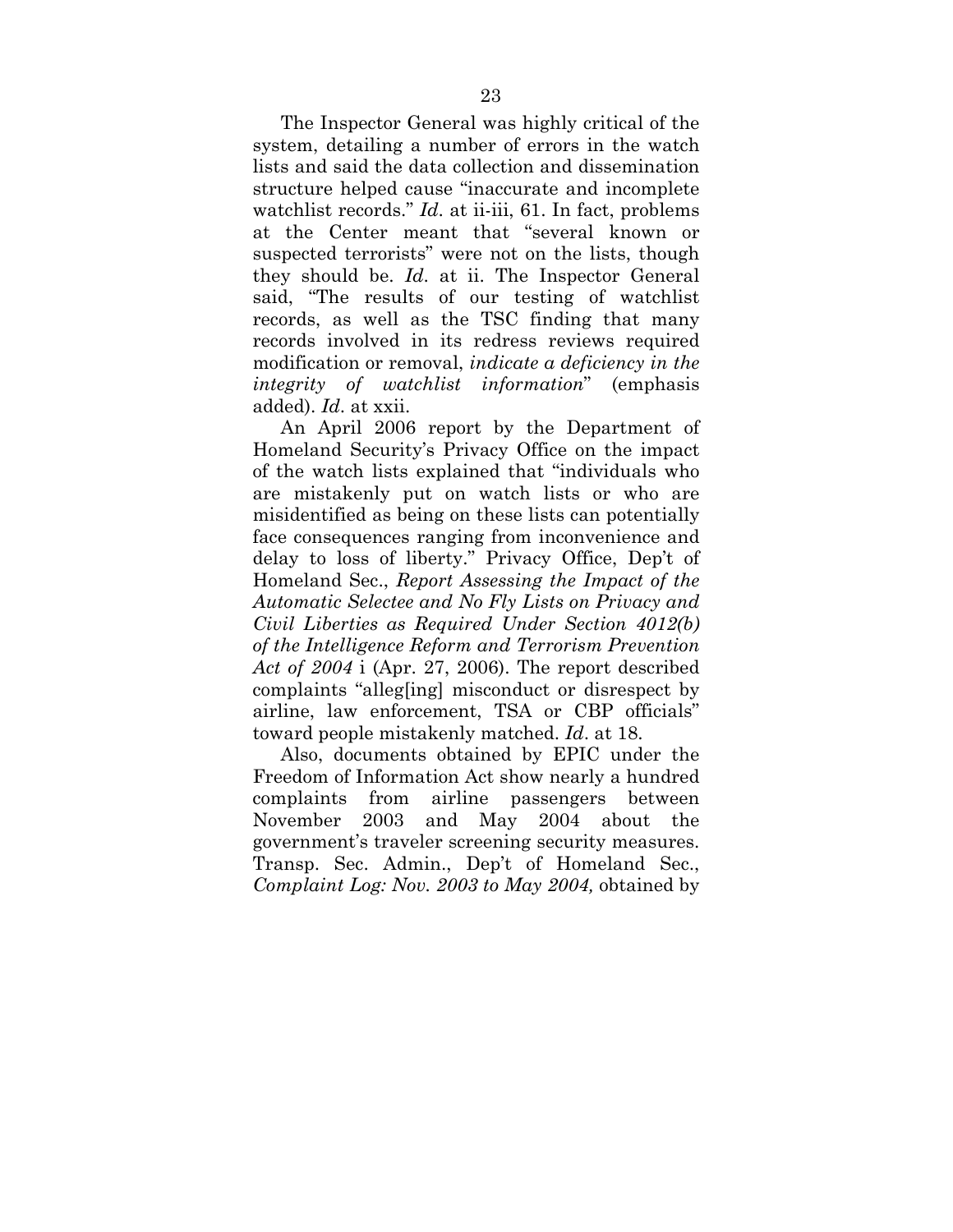EPIC through FOIA litigation.10 The complaints describe the bureaucratic maze passengers encounter if they happen to be mistaken for individuals on the list, as well as the difficulty they encounter trying to exonerate themselves through the redress process. One person named in the documents, Sister Glenn Anne McPhee, U.S. Conference of Catholic Bishops' secretary for education, spent nine months attempting to clear her name from a TSA watch list. The process was so difficult, Sister McPhee told a reporter, "Those nine months were the closest thing to hell I hope I will ever experience." Ryan Singel, *Nun Terrorized by Terror Watch*, Wired News, Sept. 26, 2005.

In a highly publicized case, a Canadian named Maher Arar brought the dangers of the error-filled watch lists to the world's attention. In September 2002, Arar was detained, interrogated and imprisoned for 12 days in the U.S, while en route home from a family holiday in Tunisia. Comm'n of Inquiry into the Actions of Canadian Officials in Relation to Maher Arar, *Report of the Events Relating to Maher Arar: Factual Background, Vol. 1* 149 (2006).11 The U.S. authorities used wholly erroneous data gathered by Canadian police and intelligence officials in its investigation of Arar.

After the 12 days of detention in the U.S., Arar was then handcuffed and shackled, put on a private jet, and flown to Syria where he was subjected to intense interrogation and locked in a tiny, grave-

1

<sup>10</sup> *Available at*

http://www.epic.org/privacy/airtravel/foia/complaint\_log. pdf (last visited May 6, 2008).

<sup>11</sup> *Available at*

http://www.ararcommission.ca/eng/Vol\_I\_English.pdf (last visited May 6, 2008).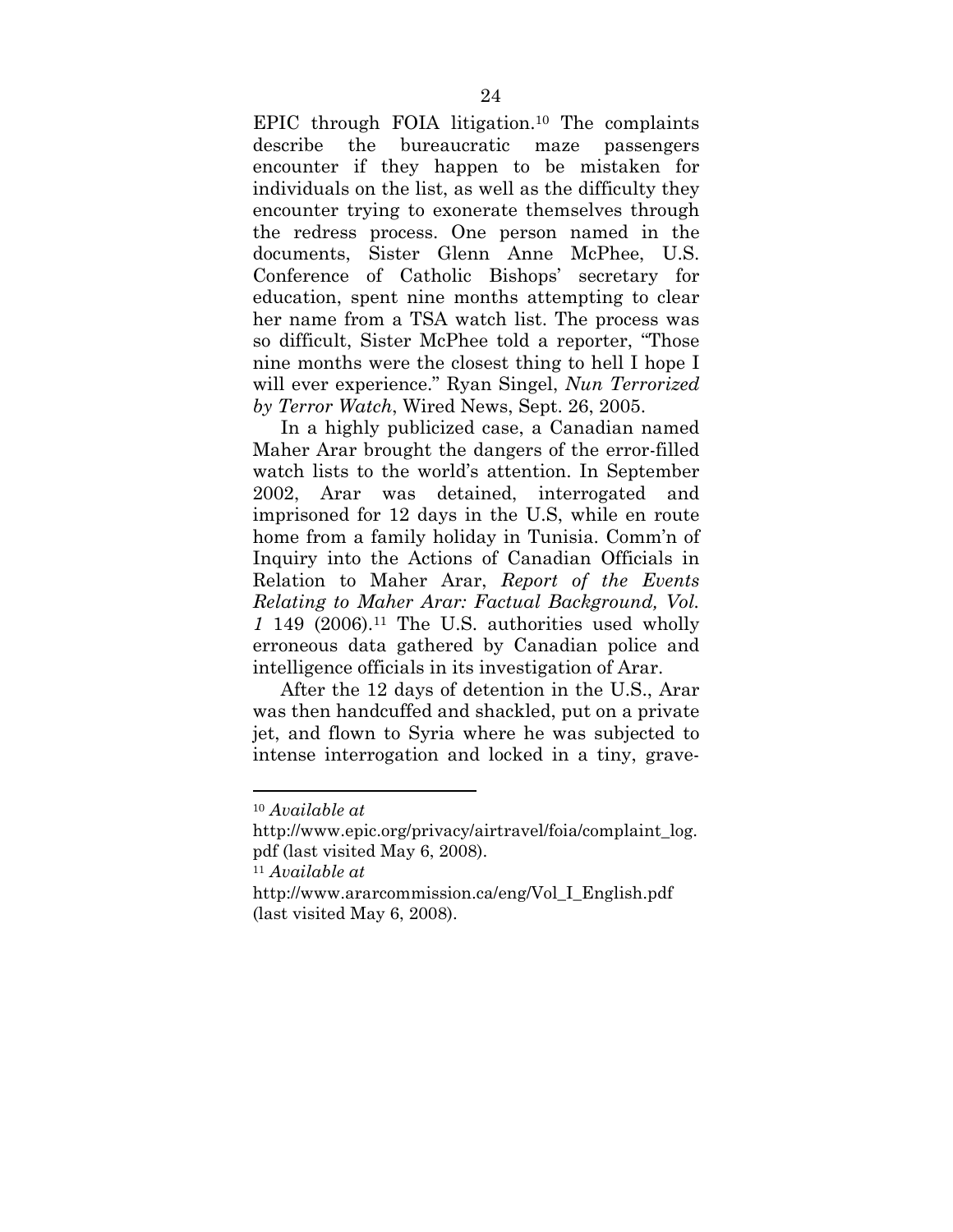like cell for more than 10 months. Comm'n of Inquiry into the Actions of Canadian Officials in Relation to Maher Arar, *Report of the Events Relating to Maher Arar: Factual Background, Vol. 2* 470-73 (2006).12 In October 2003, he was finally released and sent back to Canada. *Id*. After extensive public pressure, the Canadian government agreed in January 2004 to an inquiry into the Arar case.

In 2006, the Commission of Inquiry into the Actions of Canadian Officials in Relation to Maher Arar released a report detailing the erroneous evidence and the effect of disseminating this data through an information sharing structure among the Royal Canadian Mounted Police ("RCMP"), Canadian Security Intelligence Services ("CSIS") U.S. Federal Bureau of Investigation ("FBI"). Comm'n of Inquiry into the Actions of Canadian Officials in Relation to Maher Arar, *Report of the Events Relating to Maher Arar: Analysis and Recommendations* (2006). "The RCMP provided American authorities with information about Mr. Arar that was inaccurate, portrayed him in an unfairly negative fashion and over-stated his importance in the RCMP investigation," the Commission said. *Id*. at 13. While Arar was detained in New York, "the RCMP provided the U.S. Federal Bureau of Investigation (FBI) with information about him, some of which portrayed him in an inaccurate and unfair way." *Id*. at 14. Also, data sent from Canadian officials "indicated that Mr. Arar had been in the vicinity of

1

<sup>12</sup> *Available at*

http://www.ararcommission.ca/eng/Vol\_II\_English.pdf (last visited May 6, 2008).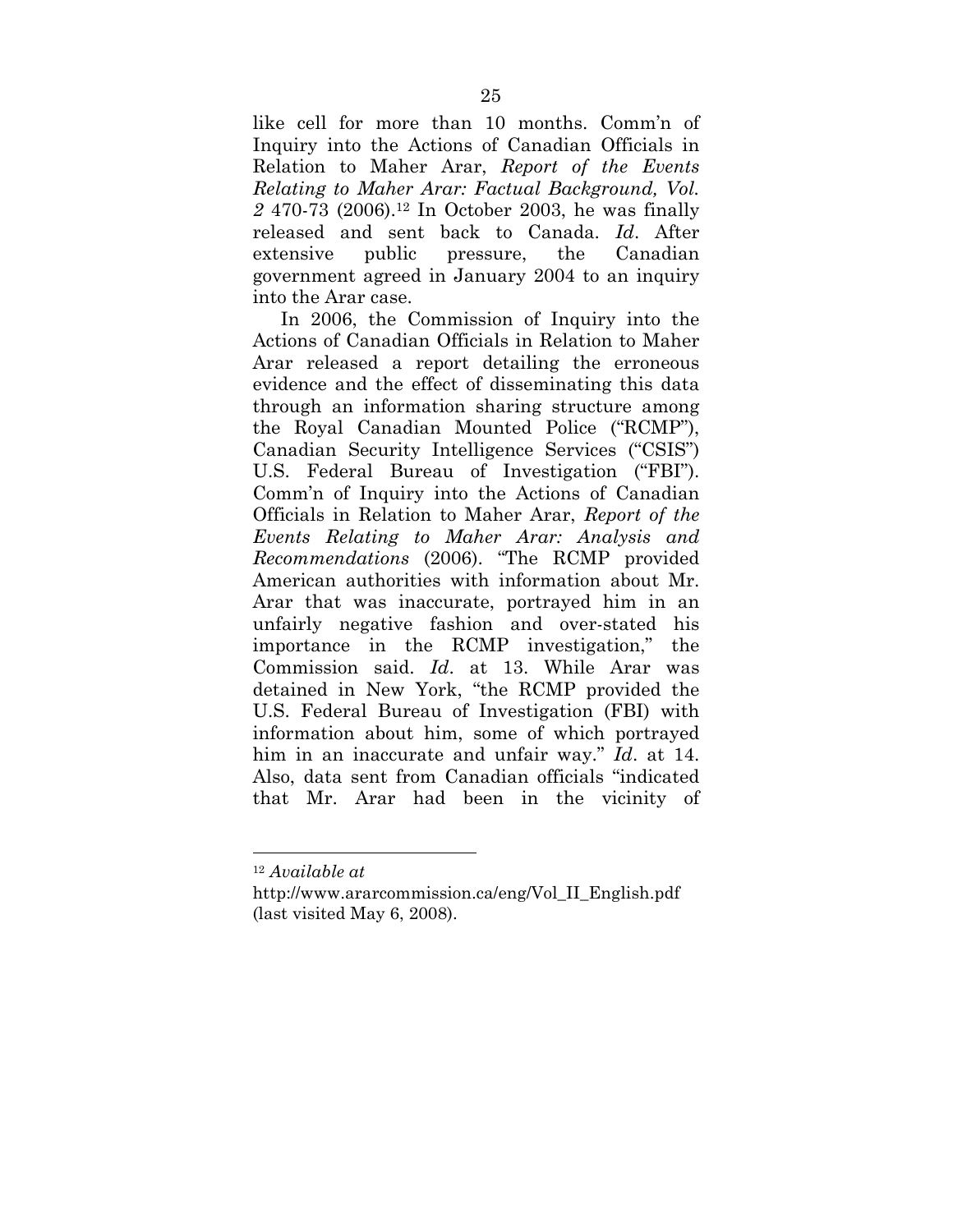Washington, D.C. on September 11, 2001, which was false." *Id*. at 28.

Also, the U.S. was told that "Arar had declined to be interviewed in January 2002 and, soon after, had suddenly left Canada for Tunisia." This information was false. *Id*. at 28. In the end, the Commission of Inquiry Judge Dennis O'Connor, who led the investigation, concluded, "I am able to say categorically that there is no evidence to indicate that Mr. Arar has committed any offence or that his activities constitute a threat to the security of Canada." *Id*. at 59. Even after a request from the Canadian government to remove him from the list, the U.S. has kept Arar on its watch list. Even though Arar had been cleared by Canada and even though the U.S. did not have enough evidence to charge Arar with a crime, "We remain of the view that the continued watch listing of Mr. Arar is appropriate," wrote then-Attorney General Alberto Gonzales and DHS Secretary Michael Chertoff in a letter to the Canadian prime minister. Letter from Alberto Gonzales, U.S. Atty. Gen., and Michael Chertoff, Sec'y, Dep't of Homeland Sec., to Stockwell Day, Canadian Minister of Public Safety (Jan. 16, 2007). Arar remains on the U.S. watch list.

In 2005, Congress ordered the Government Accountability Office ("GAO") to investigate TSA's airline passenger screening programs. GAO found significant problems with handling of personal information and violations of privacy laws. Gov't Accountability Office, *Aviation Security: Transportation Security Administration Did Not Fully Disclose Uses of Personal Information during Secure Flight Program Testing in Initial Privacy Notices, but Has Recently Taken Steps to More Fully Inform the Public*, GAO-05-864R (July 22,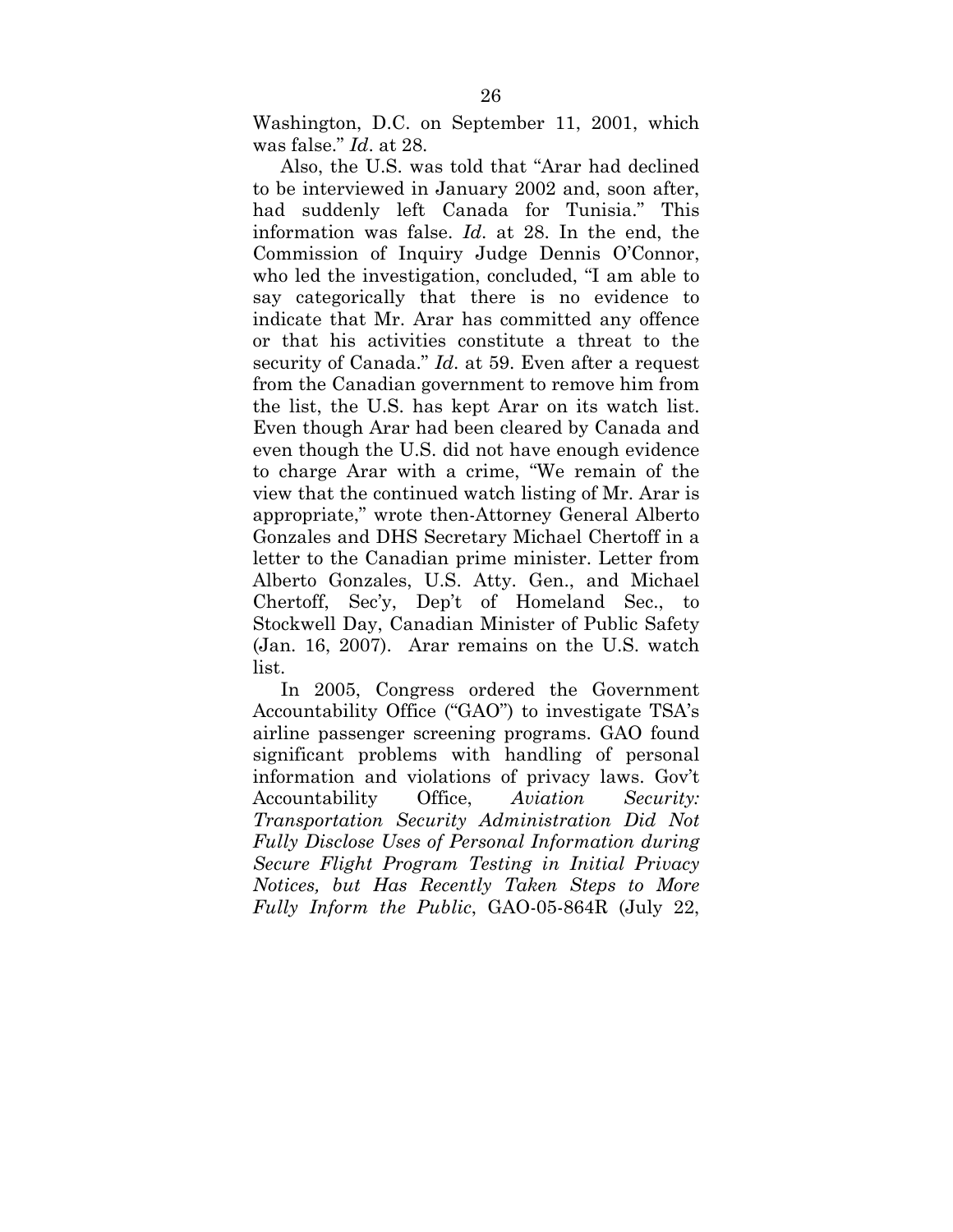2005). In September, GAO reviewed the watch list system and found "about half of the tens of thousands of potential matches sent to the center between December 2003 and January 2006 for further research turned out to be misidentifications." Gov't Accountability Office, *Terrorist Watch List Screening: Efforts to Help Reduce Adverse Effects on the Public,* GAO-06-1031 (Sept. 2006). According to the GAO, these misidentifications are a significant problem, and they:

highlight the importance of having a process -often referred to as redress -- for affected persons to express their concerns, seek correction of any inaccurate data, and request other actions to reduce or eliminate future inconveniences. Similarly, such a process would apply to other persons affected by the maintenance of watch list data, including persons whose names are actually on the watch list but should not be ("mistakenly listed persons") as well as persons who are properly listed.

*Id*. at 2.

Even federal air marshals are stymied by these watch lists. A recent news report described how air marshals have been kept off flights that they were assigned to protect because the air marshals' names were mistakenly matched to watch lists. Audrey Hudson, *Air marshals' names tagged on 'no-fly' list*, Wash. Times, Apr. 29, 2008. In January 2007, at a hearing of the Senate Commerce Committee, Sen. Ted Stevens complained that his wife, Catherine, is frequently mismatched to the watch list name "Cat Stevens." Beverley Lumpkin,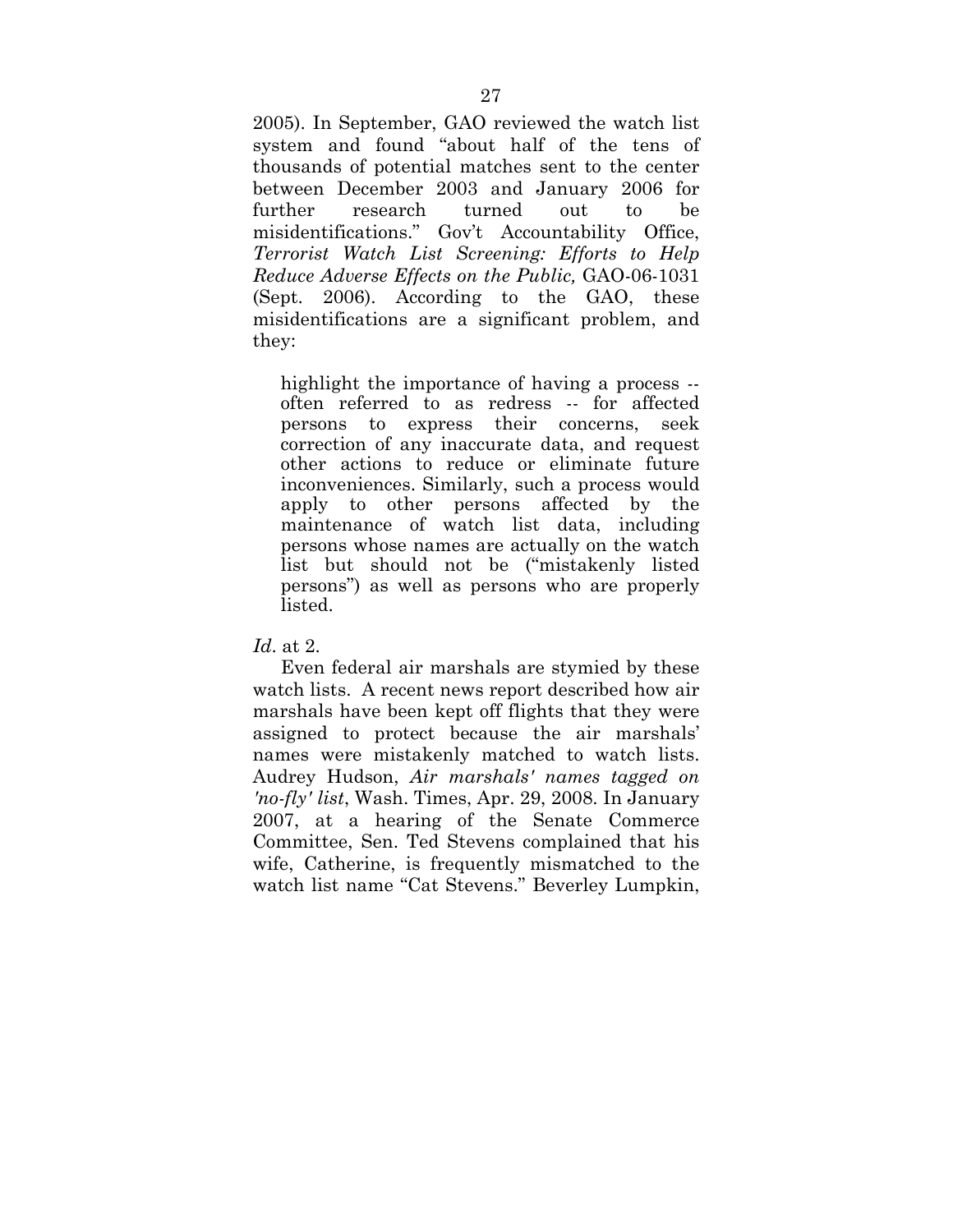*Aviation Security Chief Says No-Fly List is Being Reduced by Half*, Associated Press, Jan. 18, 2007.

Senators Ted Kennedy and Representative Don Young are among those who have been improperly flagged by watch lists. Sen. Kennedy was able to resolve the situation only by enlisting the help of then-Homeland Security Secretary Tom Ridge. *See, e.g.,* Sara Kehaulani Goo, *Committee Chairman Runs Into Watch-List Problem*, Wash. Post, Sept. 30, 2004; Leslie Miller, *House Transportation Panel Chairman Latest to be Stuck on No-Fly List*, Associated Press, Sept. 29, 2004; Shaun Waterman, *Senator Gets a Taste of No-Fly List Problems*, United Press Int'l, Aug. 20, 2004.

### **III. Federal Government Is Increasingly Exempting Databases From Accuracy and Privacy Requirements**

Even though the federal Privacy Act makes clear the need to ensure accurate records and the federal government recognizes that these databases are filled with errors, that has not stopped federal agencies from increasingly attempting to exempt themselves from Privacy Act of 1974, 5 U.S.C. 552a, provisions that require record accuracy. The agencies attempt to exempt themselves under §552a(j) (general exemptions) and §552a(k) (specific exemptions). Privacy Act of 1974. 5 U.S.C. §§ 552a(j), (k). Such exemptions from the general accuracy requirements applicable to government record-keeping systems undermine the argument that there are alternatives to the exclusionary rule that will produce the appropriate level of accuracy. Two prominent examples of such exempt systems are the NCIC database and the Automated Targeting System.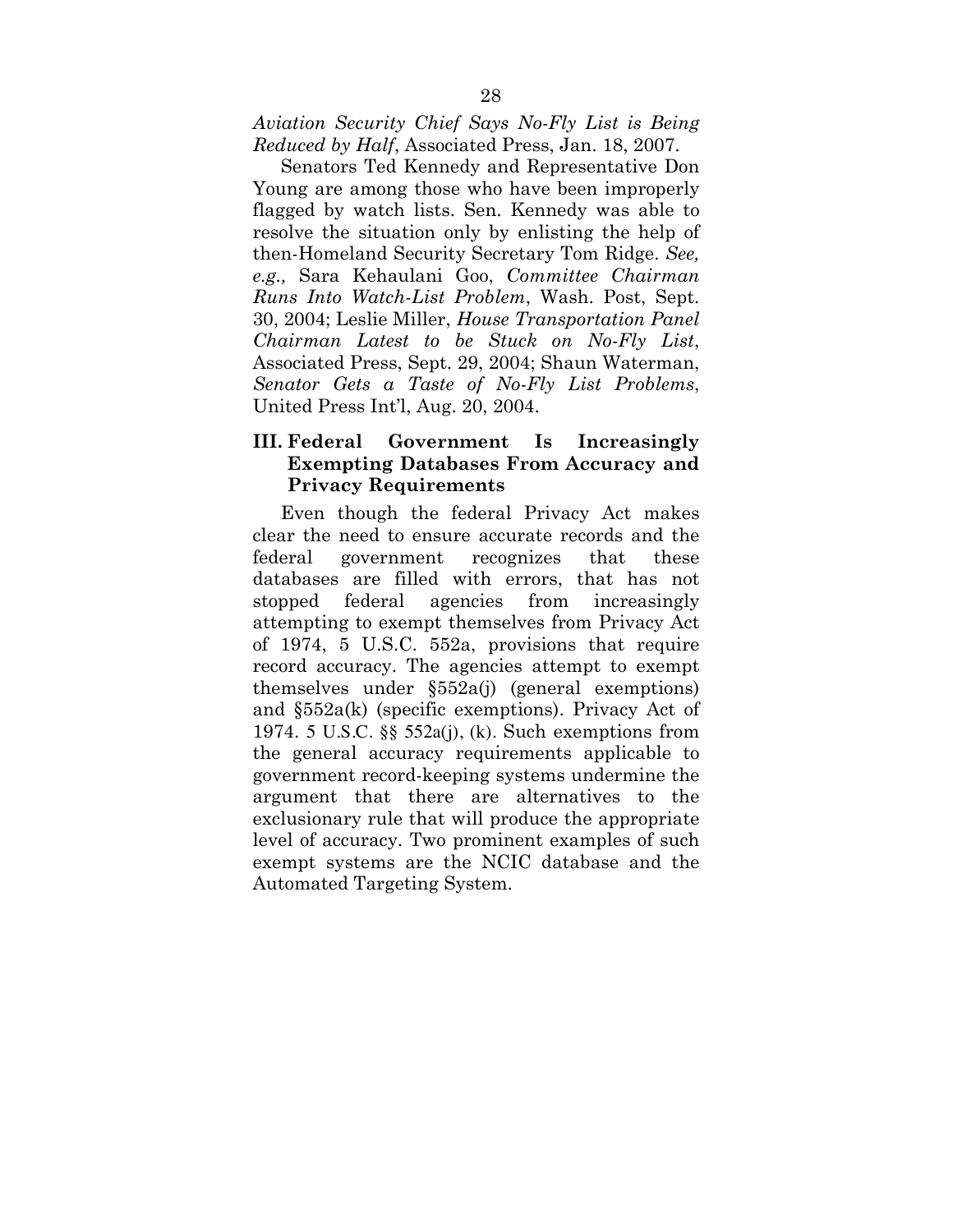### *A. Federal Privacy Act Accuracy Obligations*

The need to ensure the accuracy of personal information maintained by law enforcement agencies has long been a central concern in the development of privacy protection in the United States. *See*, *e.g*., *The Computer and the Invasion of Privacy: Hearings Before a Subcom. of the H. Comm on Gov't Operations*, 89th Cong. (1966) (discussing, among various topics, "Information Sharing: The Hidden Challenge in Criminal Justice"); ARTHUR MILLER, THE ASSAULT ON PRIVACY: COMPUTERS, DATA BANKS, AND DOSSIERS 36 (1971) ("The problem of contextual accuracy is certain to become more severe in the future as increasing numbers of remote terminals are linked to computer systems and local and regional data centers are amalgamated into national or international networks.").

The seminal 1973 report on privacy and government record-keeping, *Records, Computers, and the Rights of Citizens,* found that:

In practice, however, the NCIC, like the National Driver Register, does not have effective control over the accuracy of all the information in its files. The NCIC is essentially an automated receiver, searcher, and distributor of data furnished by others. If a subscribing system enters a partially inaccurate record, or fails to submit additions to the NCIC files (e.g. the recovery of a stolen vehicle or the disposition of an arrest), there is not much the NCIC can do about it.

Dep't of Health, Educ. & Welfare, Secretary's Advisory Comm. on Automated Personal Data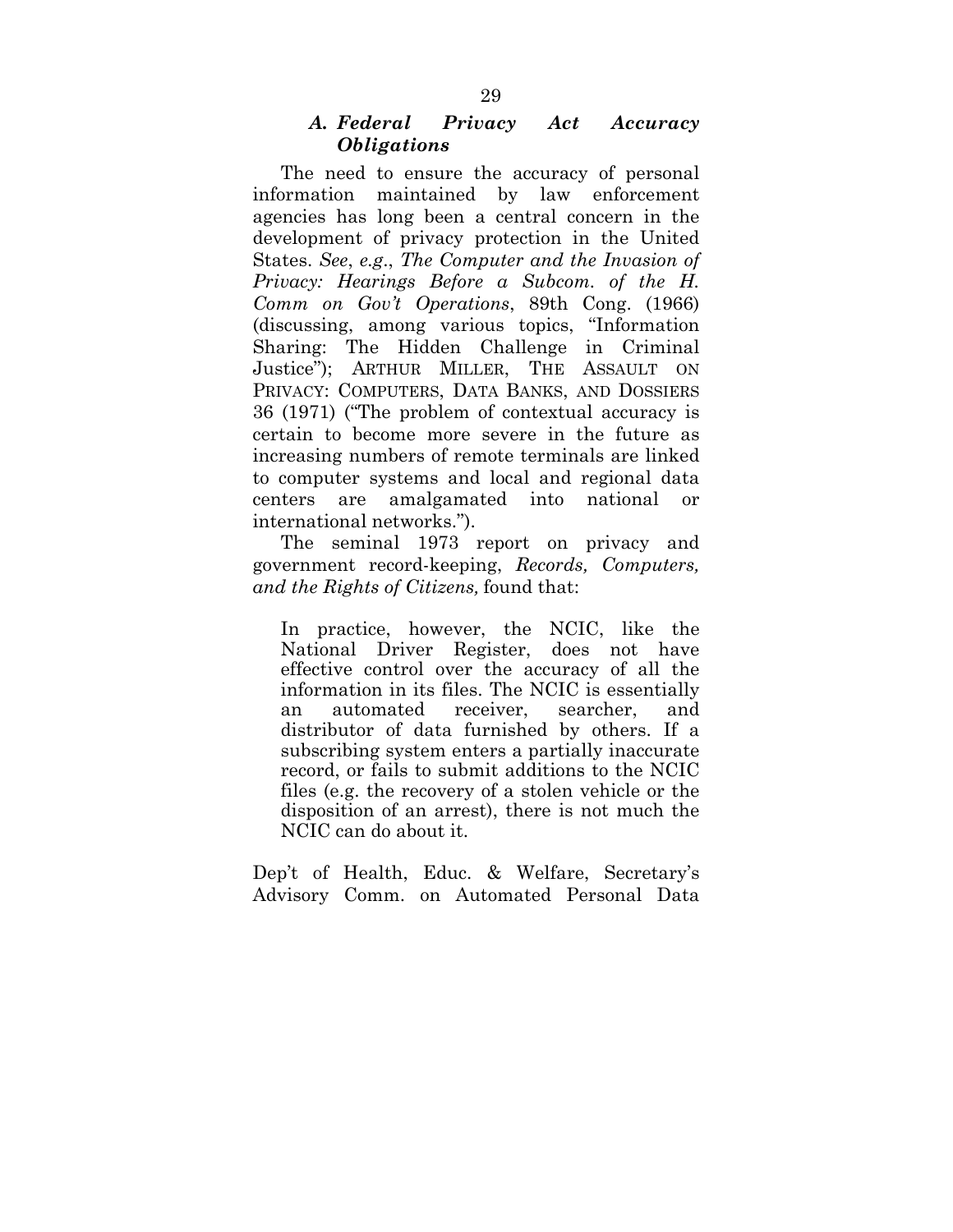Systems, *Records, Computers, and the Rights of Citizens* 17-18 (MIT 1973).

The report went on to say that: "Furthermore, the risk of propagating information that may lead to unjust treatment of an individual by law enforcement authorities in subscribing jurisdictions cannot be fully prevented." *Id.*

The report concluded that:

Systems like the NCIC and the National Data Registry illustrate one of the potentially most significant effects of computerization of personal-data record keeping—the enhanced ability to gather, package and deliver information from one organization to another in circumstances where lines of authority and responsibility are overlapping or ambiguous, and where the significance attached to data disseminated by the system may vary among subscribing organizations. *Unless all organizations in a multi-jurisdictional system can be counted on to interpret and use data in the same way, the likelihood of unfair or inappropriate decisions about the individual to whom any given record pertains will be a problem*, and a particularly acute problem whenever records are incomplete or compressed.

#### *Id.* at 18-19 (emphasis added).

When it enacted the Privacy Act in 1974, Congress sought to address this problem and to impose clear obligations on Federal agencies that collect personal data and required agencies to be transparent in their information practices. S. Rep. No. 93-1183 at 1 (1974). In 2004, this Court underscored the importance of the Privacy Act's restrictions upon agency use of personal data to protect privacy interests, noting that: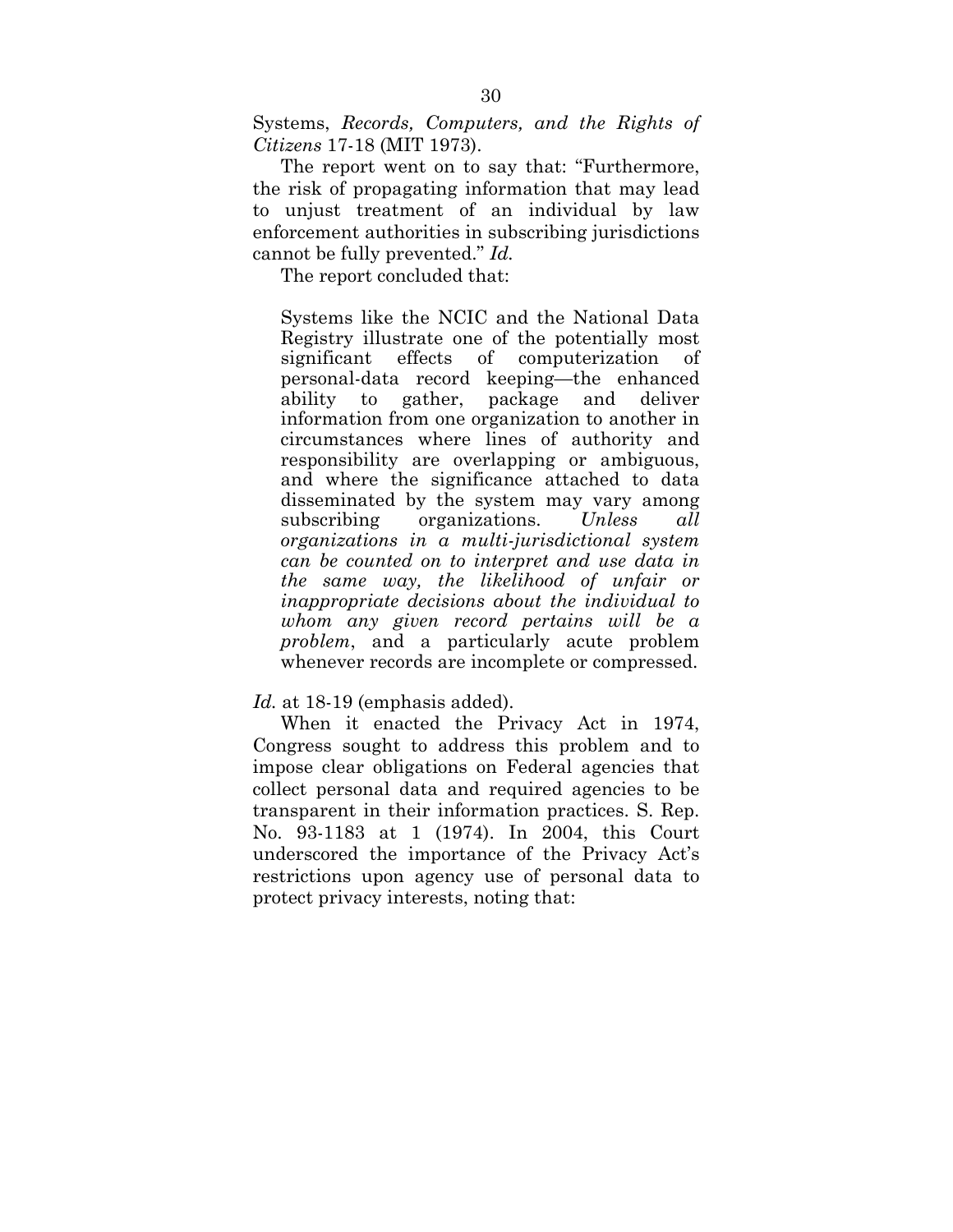"[I]n order to protect the privacy of individuals identified in information systems maintained by Federal agencies, it is necessary . . . to regulate the collection, maintenance, use, and dissemination of information by such agencies." Privacy Act of 1974, §2(a)(5), 88 Stat. 1896. The Act gives agencies detailed instructions for managing their records and provides for various sorts of civil relief to individuals aggrieved by failures on the Government's part to comply with the requirements.

#### *Doe v. Chao*, 540 U.S. 614, 618 (2004).

The Privacy Act is intended "to promote accountability, responsibility, legislative oversight, and open government with respect to the use of computer technology in the personal information systems and data banks of the Federal Government[.]" S. Rep. No. 93-1183 at 1. It is also intended to guard the privacy interests of citizens and lawful permanent residents against government intrusion. Congress found that "the privacy of an individual is directly affected by the collection, maintenance, use, and dissemination of personal information by Federal agencies," and recognized that "the right to privacy is a personal and fundamental right protected by the Constitution of the United States." 5 U.S.C. § 552a. It thus sought to "provide certain protections for an individual against an invasion of personal privacy" by establishing a set of procedural and substantive rights. *Id*.

Among the most important obligations contained within the Privacy Act is the requirement that each agency that maintains a system of records shall: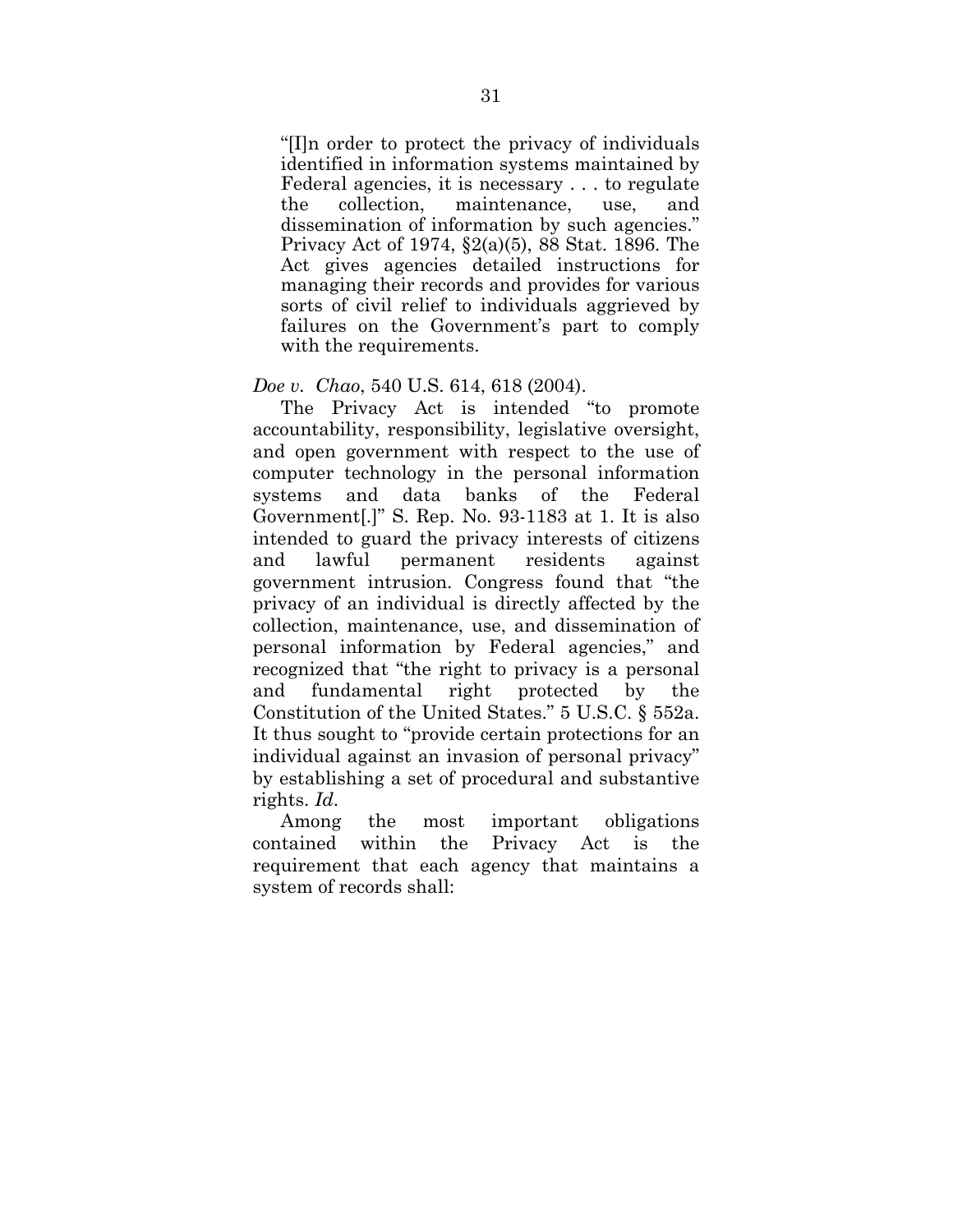Maintain all records which are used by the agency in making decisions about any individual with such accuracy, relevance, timeliness, and completeness as is reasonably necessary to assure fairness to the individual in the determination.

#### 5 U.S.C. §552a(e)(5).

But the problem continued, even after passage of the Privacy Act. As early as 1977, the Privacy Protection Study Commission (created by the Privacy Act of 1974), detailed ongoing problems with criminal justice information systems. Privacy Protection Study Comm'n, *Personal Privacy in an Information Society* (July 1977). One problem "emerges from even the briefest consideration of how information enters criminal justice systems and how it is used," the Commission said. *Id*. at 534. The Commission noted that there can be "little control over the accuracy and reliability of information when it passes from one information agency to another." *Id*. This is significant because criminal history information is "often the most revealing and potentially the most damaging recorded information exchanged by law enforcement agencies." *Id*. In this context of information sharing, the Privacy Act's requirements of accuracy and reliability of information are especially important.

### *B. The National Crime Information Center Is Exempt From Key Requirements*

As we explained above, the National Crime Information Center ("NCIC") is a system that makes criminal history information widely available to police officers and law enforcement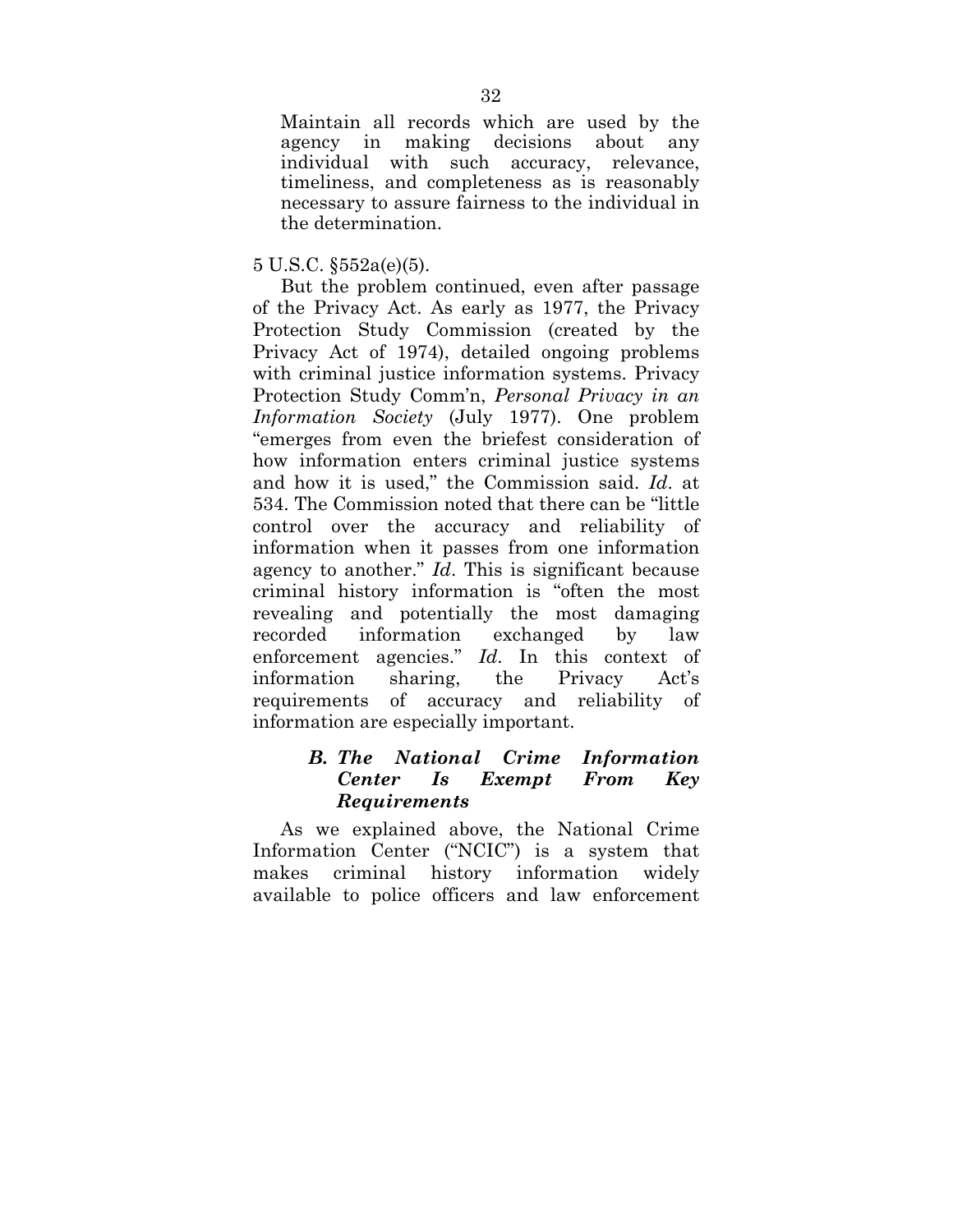officials across the United States. The Attorney General has the authority to "acquire, collect, classify, and preserve identification, criminal identification, crime, and other records" and "exchange such records and information with, and for the official use of, authorized officials of the Federal Government, the States, cities, and penal and other institutions." 28 U.S.C. § 534 (2002).

Furthermore, information can be entered into the system by either federal or state authorities. *Id.* A non-exhaustive list of information that Congress envisioned the NCIC to contain includes "arrests, convictions, and arrest warrants for stalking or domestic violence or for violations of protection orders for the protection of parties from stalking or domestic violence; and protection orders for the protection of persons from stalking or domestic violence, provided such orders are subject to periodic verification." *Id.*

The NCIC is an important and widely used database that is full of record inaccuracies. Yet, in 2003, the Department of Justice chose to exempt the NCIC from numerous mandates established by the Privacy Act, 5 U.S.C. § 552a, most notably accuracy requirements. As a result of this exemption, the FBI need not comply with 5 U.S.C. § 552a(e)(5), which requires an agency to "maintain all records which are used by the agency in making any determination about an individual with such accuracy, relevance, timeliness, and completeness as is reasonably necessary to assure fairness to the individual[.]" 5 U.S.C.  $\S$  552a(e)(5). The NCIC is also exempt from  $5 \text{ U.S.C. }$  §  $552a(e)(1)$ , which requires that a system of records contain "only such information about an individual as is relevant and necessary to accomplish a purpose of the agency.]" *Id*. at \$552(e)(1).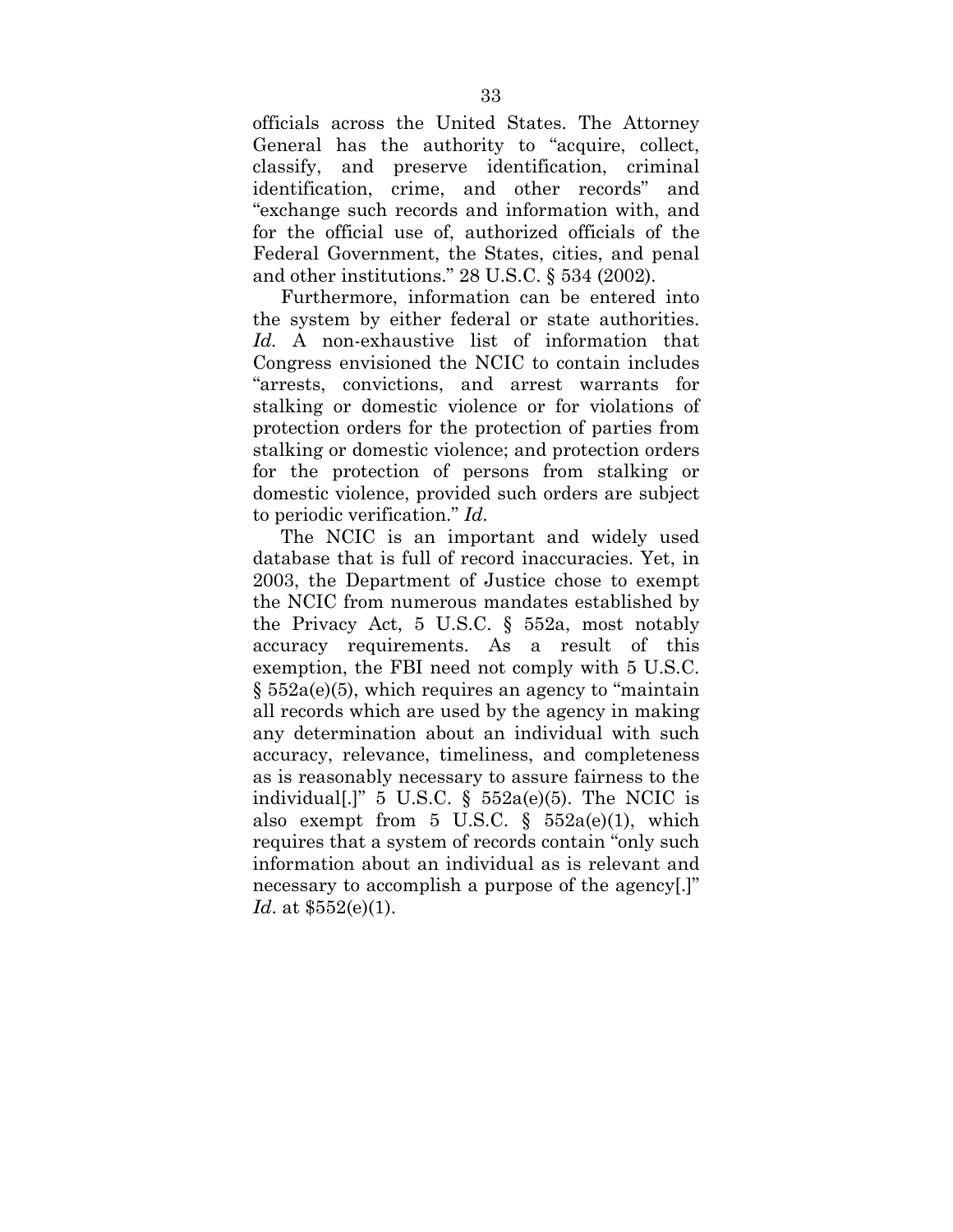### *C. The Automated Targeting System Is Exempt From Key Requirements*

The Automated Targeting System creates secret, terrorist "risk assessments" of tens of millions of U.S. citizens and foreign visitors annually. Dep't of Homeland Sec., *Notice of Privacy Act System of Records: U.S. Customs and Border Protection, Automated Targeting System*, 72 Fed. Reg. 43,650 (Aug. 6, 2007). These "risk assessments" to determine whether individuals will be subject to invasive searches of their persons or belongings, and whether U.S. citizens will be permitted to enter or exit the country. *Id*. at 43,651. As the agency notice describing the system makes clear, the Automated Targeting System profiles may be integrated with other government databases and used for a wide variety of purposes.

In the System of Records Notice for the Automated Targeting System, the Department of Homeland Security sought exemptions from key Privacy Act requirements to ensure accurate and reliable data. *Id*. at 43,653. The agency sought these exemptions even though the Automated Targeting System uses data from erroneous government watch lists.

As explained above, the government watch lists have been deemed full of errors by several government agencies. In fact, the Justice Department's Inspector General said in 2007 that there was "indicate[d] a deficiency in the integrity of watchlist information." Justice Dept. Report on Watch Lists at xxii. Even with knowledge of these deficiencies, the Department of Homeland Security still sought to, and did in the end, exempt the Automated Targeting System from the accuracy requirements of the Privacy Act.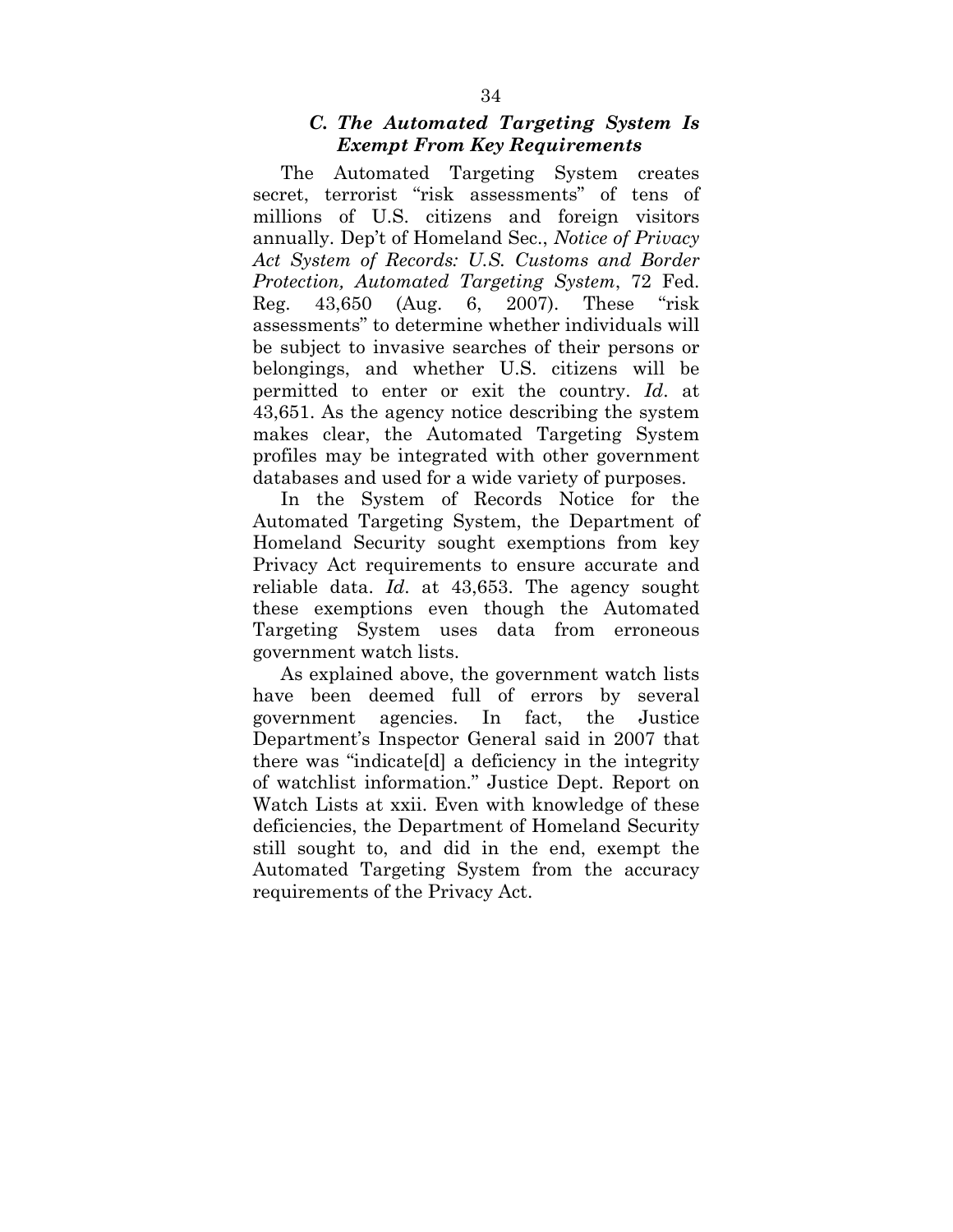#### **CONCLUSION**

In her concurrence in *Arizona v. Evans*, Justice O'Connor wrote:

In recent years, we have witnessed the advent of powerful, computer-based recordkeeping systems that facilitate arrests in ways that have never before been possible. The police, of course, are entitled to enjoy the substantial advantages this technology confers. They may not, however, rely on it blindly. With the benefits of more efficient law enforcement mechanisms comes the burden of corresponding constitutional responsibilities.

#### 514 U.S. 17-18.

Maintaining accurate record systems is one of the central requirements of information management. Moreover, the technology of government databases has changed dramatically since 1995, when the Court upheld the use of evidence obtained from an erroneous arrest record that was the product of a clerical mistake. It is no longer the case of one sheriff's clerk calling a clerk in another county. Today, the police have within their electronic reach access to an extraordinary range of databases. Mixed and mingled together are government and commercial databases filled with errors. Modern policing is a coordinated enterprise and it is critical that a commitment to accuracy is maintained throughout the criminal justice system.

Not only does erroneous data affect the rights of citizens, it also undermines effective investigations by creating confusion and mistakes. In recognition of the extraordinary consequences that may flow